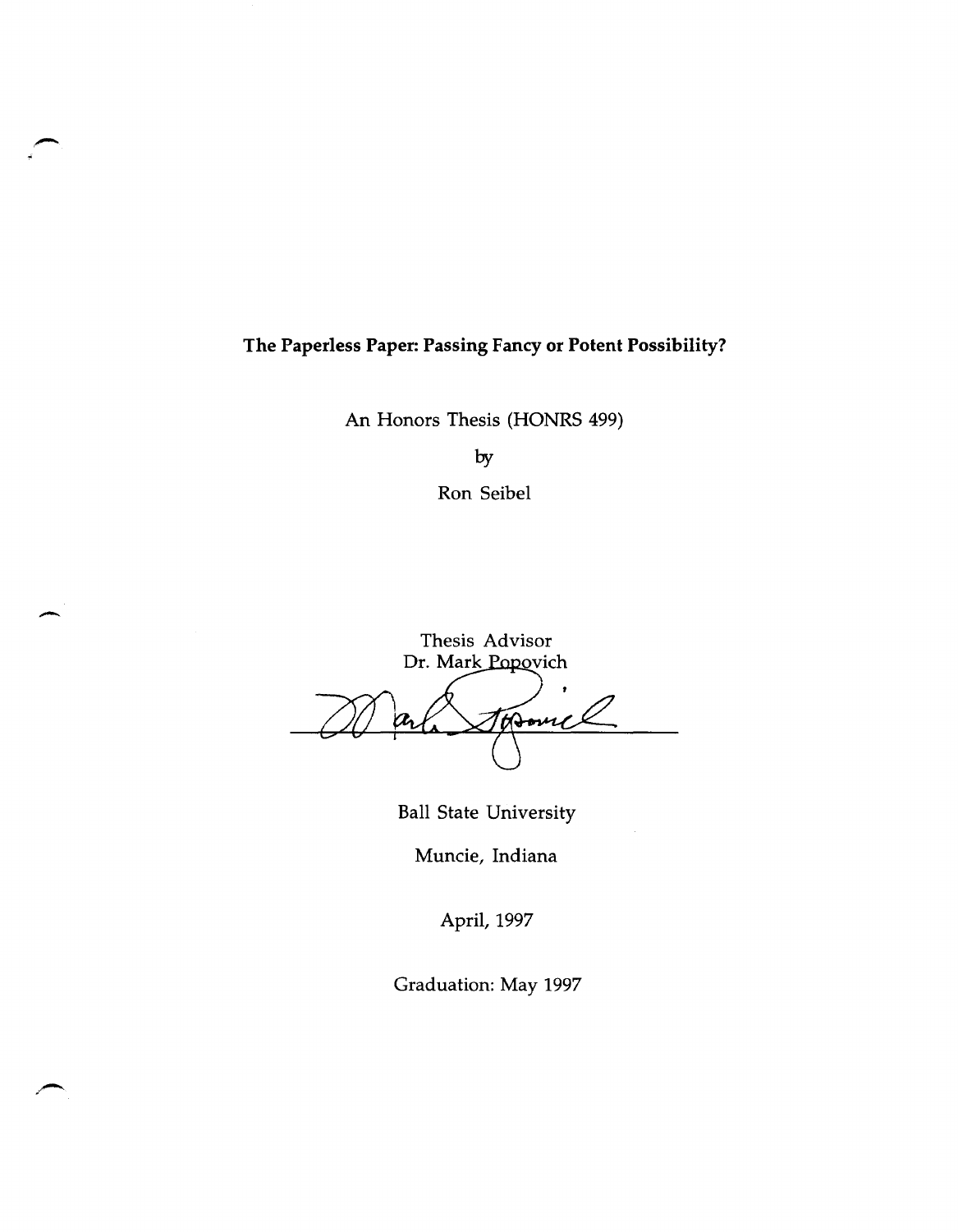$e^{\mathcal{C}_{\mathcal{D}^t}}$  $the$ **;Ot** .~ " ; **!)).'.**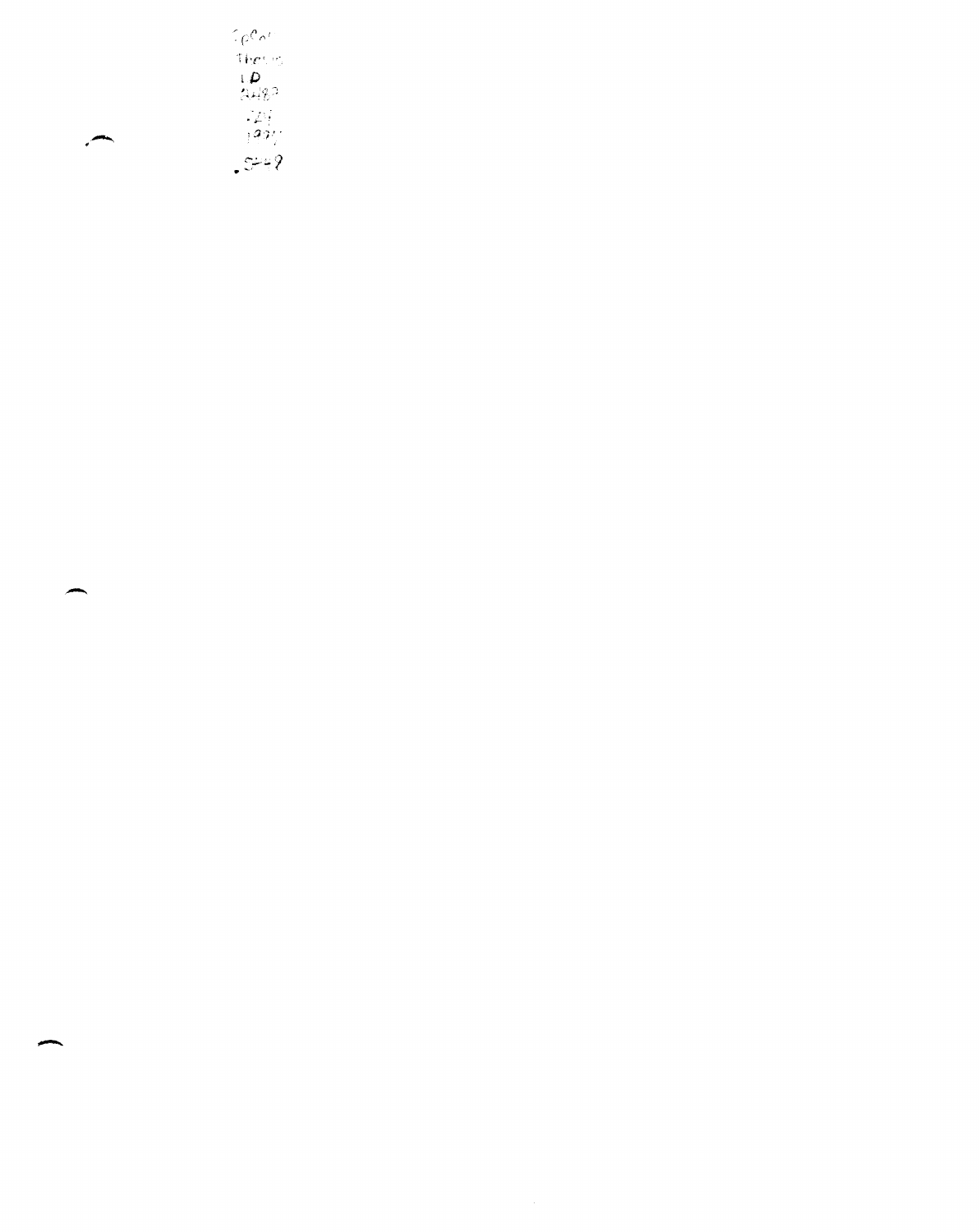# **CONTENTS**

| Section                                                   |  |
|-----------------------------------------------------------|--|
|                                                           |  |
|                                                           |  |
|                                                           |  |
|                                                           |  |
|                                                           |  |
|                                                           |  |
| Appendix 1: Web sites among the USA's top 25 newspapers14 |  |
| Appendix 2: Web sites among Indiana daily newspapers15    |  |
|                                                           |  |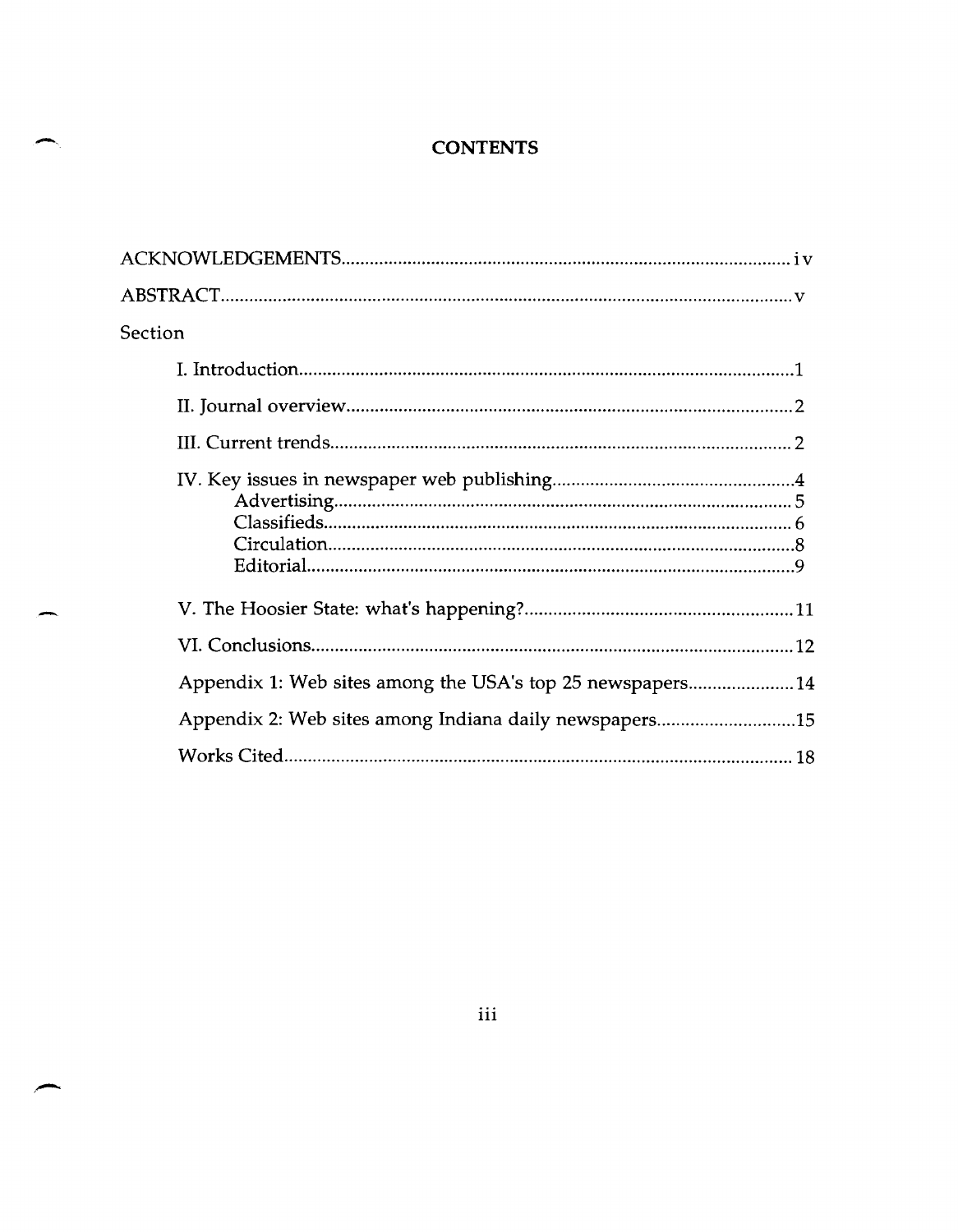## **ACKNOWLEDGEMENTS**

-

-

I wish to thank members of the Ball State University College of Communications, Information and Media, especially Founding Dean Earl Conn, for opening a gateway to higher learning in the field of journalism. For this project, I specifically would like to thank Dr. Mark Popovich for serving as my thesis advisor, as well as journalism instructor Larry Riley, who stimulated my thinking in regards to this paper.

Also, I wish to thank the Ball State Honors College, for this thesis would not have been completed without their supervision.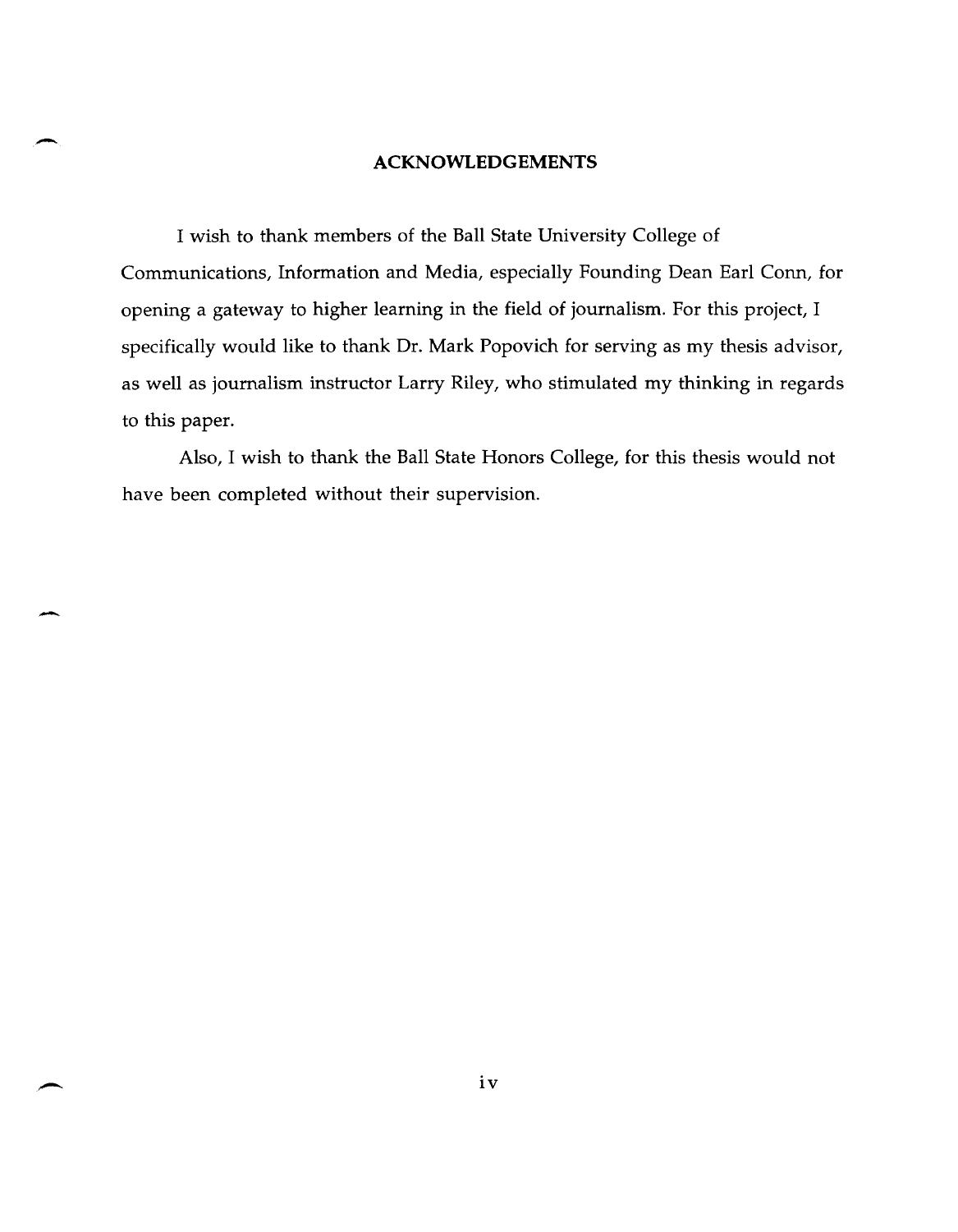#### **ABSTRACT**

This discussion of the presence of newspapers on the World Wide Web serves two purposes. First, this paper serves as a snapshot of what newspapers are doing with web technology in early 1997, with glimpses of each area of newspaper business as it deals with the web: advertising, classifieds, circulation and editorial. While not intended to be a all-encompassing look at what every newspaper business in the country is doing with the web, this is a look at what the major opinions are as of April, 1997. Second, this paper takes a unique look at what newspapers in Indiana are doing with the web. While the purpose of taking a look at Indiana newspapers was to find a regional angle on a national topic, the newspaper industry in Indiana does provide a good cross-section of large, medium and small newspaper publishing companies, and could very well serve as a barometer of the popularity of web technology in Mid-America.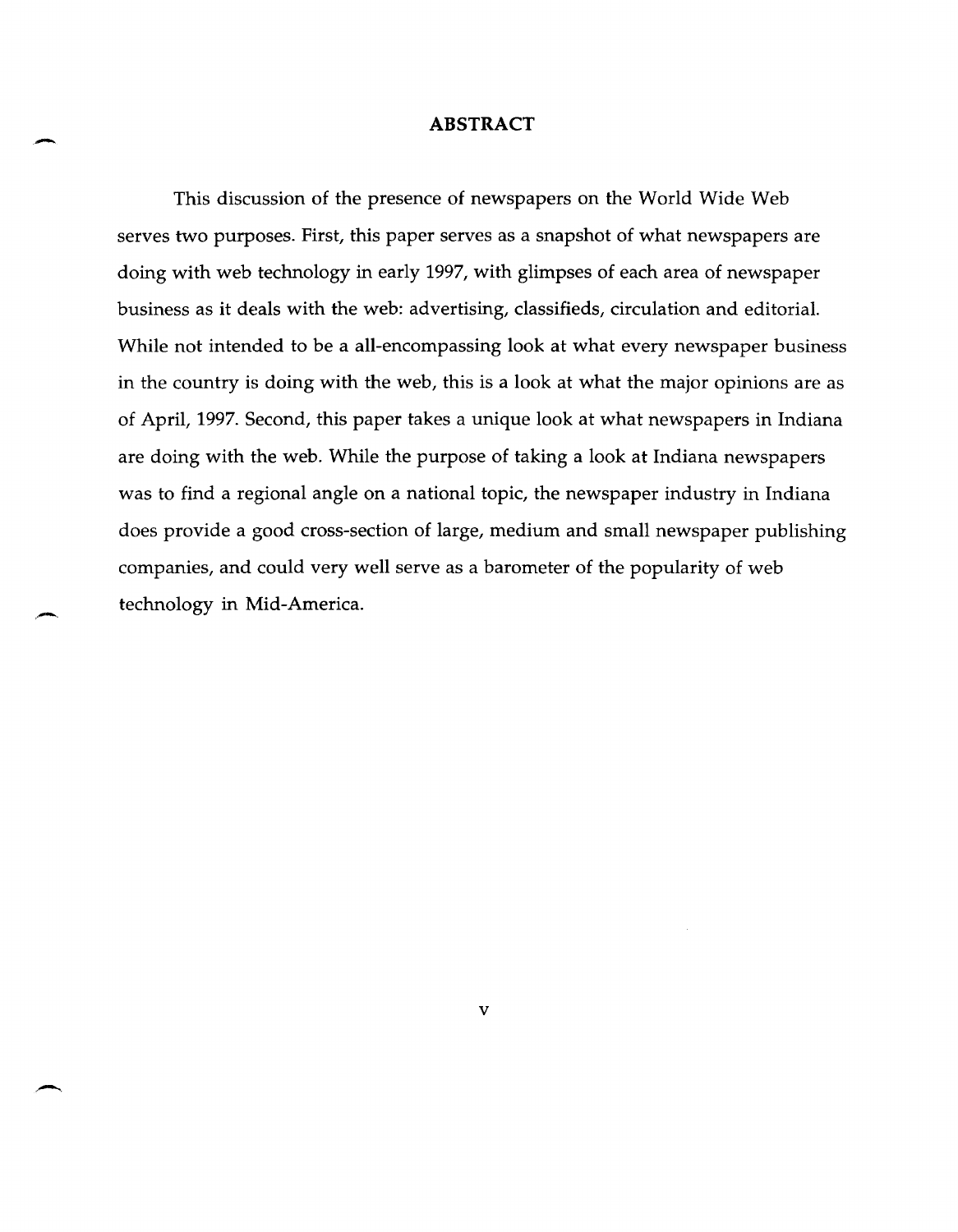#### **I. INTRODUCTION**

Does the phrase ''http://thestarpress.com'' look like a line of nonsense? Or is that phrase a meaningful bit of information that can provide the key to a wide array of resources?

More and more, World Wide Web addresses, such as the aforementioned Muncie Star Press address, are becoming more familiar to the general population as valuable additions to everyday living. At the least, web pages tied to media outlets are a supplement to newspapers, radio and television; they could very well supplant the older media in the next century.

Or will they?

,-

-

Despite the Web's popularity in 1997, the role of the medium in American and world media is still in its infancy. Most news sites are produced by conventional media, meaning web sites are often used, especially at smaller newspapers, as supplements to the main product. Combined with the expense of computers, which run nearly \$2,000 in 1997, and the uncertainty of future developments, there is some question as to whether the Web will become a mainstay in American homes or pass the way of the 8-track or Betamax video recorders.

There are three main questions to be answered when examining media use of the World Wide Web in 1997. First, the level of use of the web has to be calculated, not only in terms of how many people use it, but also in terms of how much people use it. Second, in order to gauge popularity on the production end, one has to compare the number of media outlets "on the web" to the actual number of media outlets. Third, in what probably the most important factor in considering this issue, is the actual scope and timeliness of information at media web sites, especially when considering how much original information is put on the web. There are also other issues, namely economic, that factor in to the web importance equation.

In this examination, the role of the print media is the main consideration. While radio and television have made their marks on the web, the similarities

 $\mathbf{1}$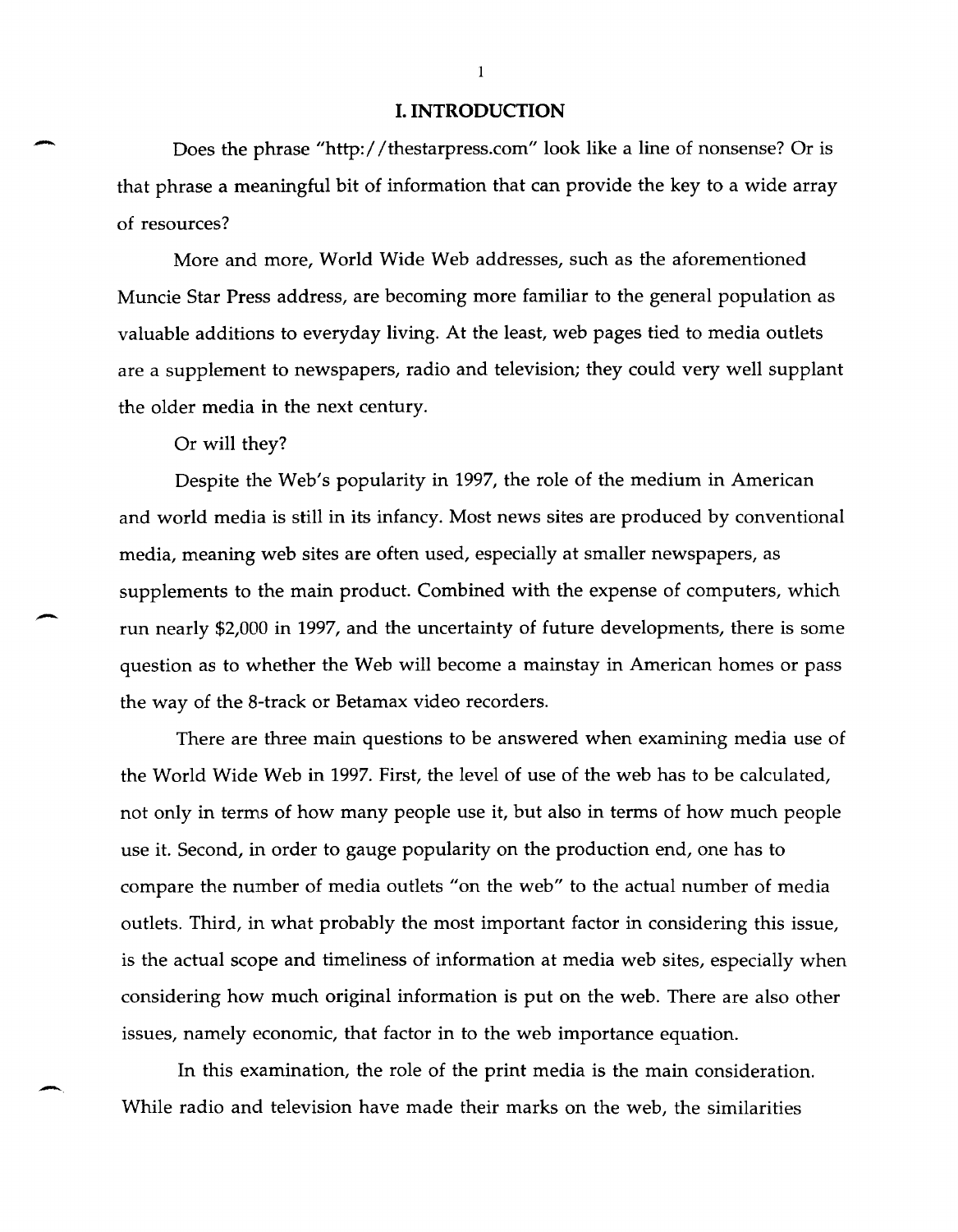between newspapers and the Web insofar as means of transmission [essentially the printed word] are very close. Also, the role of the print media was selected because of the author's interest in newspaper issues and management.

So who uses the web? And why is it popular?

-

#### **II. JOURNAL OVERVIEW**

Most information used in this presentation comes from various trade publications, such as Editor and Publisher, where there was a 40-page section on newspaper use of the Internet in the Feb. 8, 1997 issue, Advertising Age and Quill. Also, some work has been prepared for weekly national news magazines, such as Elizabeth Gleick's look at the newspaper industry in Time in October, 1996.

Much of the information I found in printed sources came from the last four months of 1996, when much was made of the creation of an online presence for The Wall Street Journal. However, developments in web technology and business occur at a fast rate, a rate that trade publications and journals hardly can keep up with in printed form. So with the help of personal interviews and research on the web itself, I have attempted to compare statements made in trade journals with what is actually on the web. Furthermore, for purposes of providing a regional angle to this paper, I am adding information relevant to the state of Indiana.

#### **III. CURRENT TRENDS**

There's no doubt that the World Wide Web [or simply "The Web"] is growing in terms of number of users at an ever-increasing rate. According to Fenton (1997), the number of users on the Web is growing at 200 percent per year. Spending on web advertising, meanwhile, grew at a 700 percent rate (Levins: 4i). And those numbers continues to rise.

 $\overline{2}$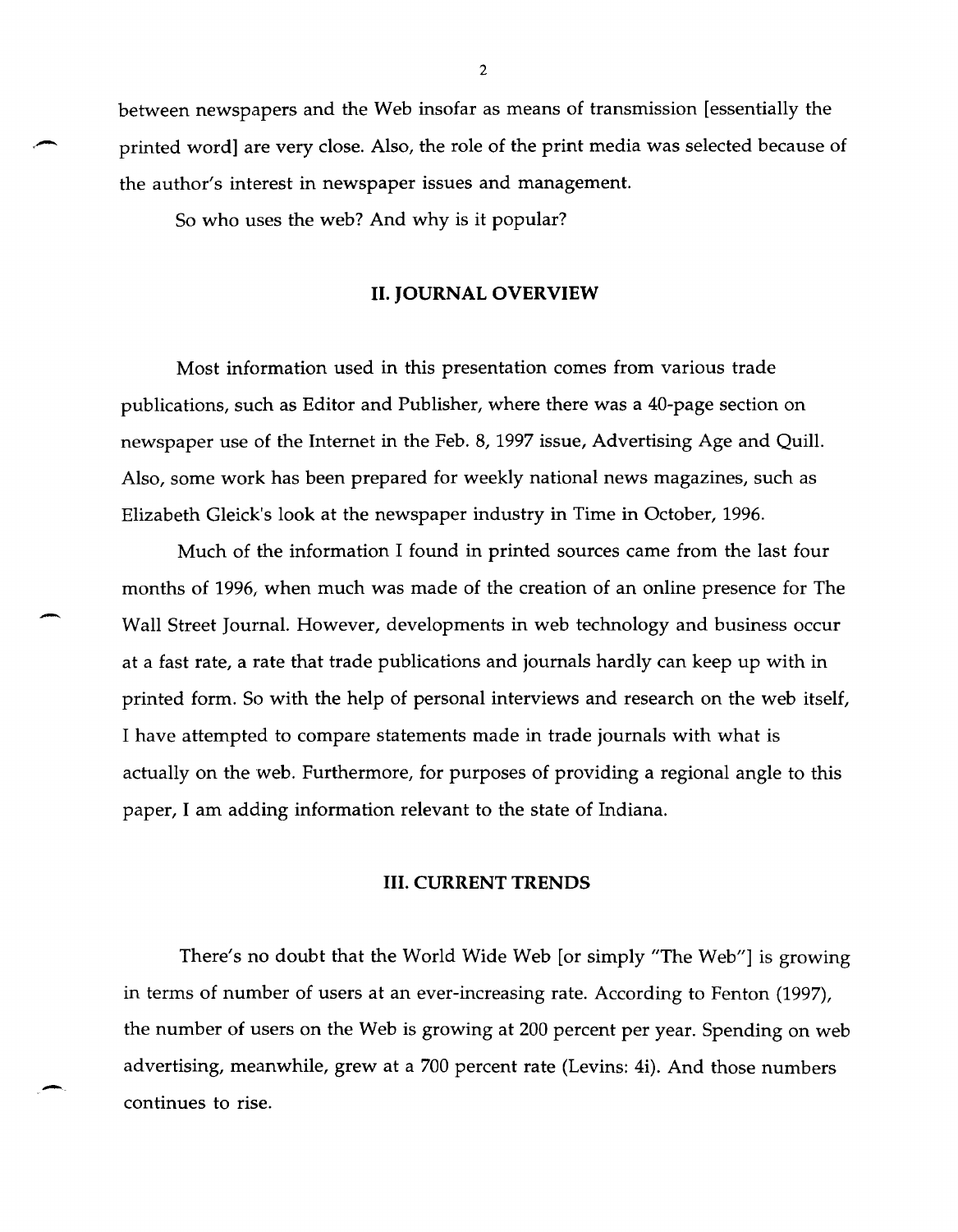In fact, the number of people currently experimenting with the Web is causing major delays in information transfer. According to Fenton's article, the Web is "so busy that nobody bothers to go online anymore. Even users with the patience of Yogi Berra are getting frustrated by long delays." (Fenton: 41).

But, despite the delays, people are getting on the Web. And they're going more and more places each day.

That argument, the one of continued exploration despite the delays, is used by researchers who claim the Web will have an expanded impact on everyday life in the next century. They claim the Web will become as much a medium as the telephone, radio, television and newspaper - all combined into one source.

According to Grove (1996), the power of the Internet on communications media will have a "lOX", or typhoon, force on the industry. Like Harvard Professor Michael Porter's conclusion on the affect of the Web on business, communications companies can obtain "win-win" results: lowered media transmission costs combined with new sources of revenue.

-

-

Currently, the newspaper industry isn't a healthy one. Cities that traditionally had more than one newspaper now find themselves with only a single paper. Newsprint costs are skyrocketing. Advertising revenue is falling. Subscription levels are falling. And newspaper employees  $-$  especially those in editorial  $-$  are finding themselves without jobs.

While the average newspaper profit margin remains twice that of the average Fortune 500 company (Gleick: 67), the profit margin has shrunk to half of what is was in the 1980s. Some 300 daily newspapers have changed hands in the last five years, and circulation has dropped by three percent during the same time frame. As a result, 13,000 newspaper employees have lost jobs and newspapers in 38 cities have shut down.

That trend is present in Indiana as well. Two cities with newspaper holdings by Central Newspapers, Inc., Indianapolis and Muncie, each saw consolidation in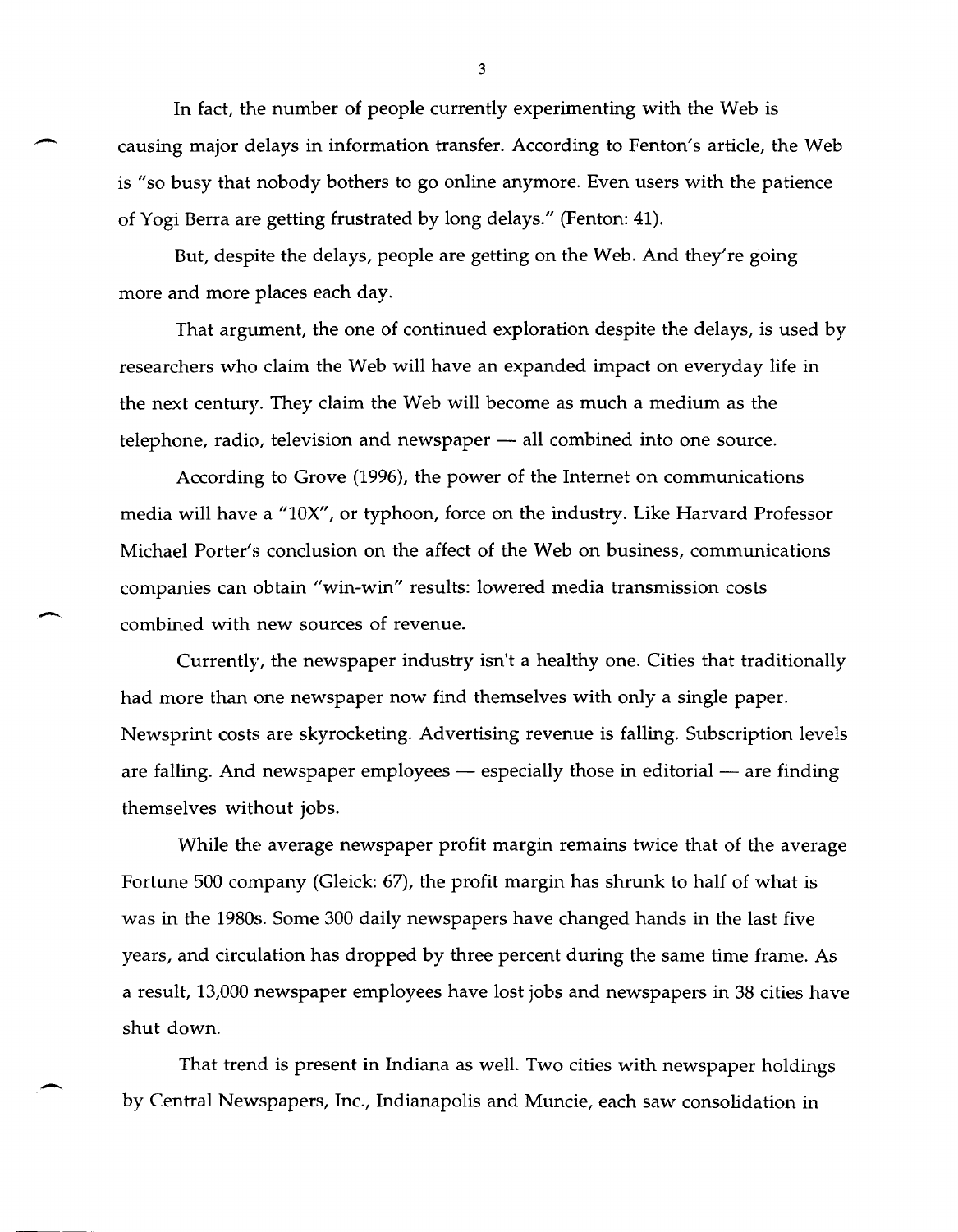the 1990s. In Indianapolis, where business operations were combined for decades, the separated editorial departments were combined to form a one-staff operation to produce two newspapers. In Muncie, some employees were let go after the morning evening newspapers merged to form a single morning newspaper.

Three problems have dragged down the newspaper industry. First, the number of people reading newspapers has dropped considerably. According to Gleick (1996), 78 percent of adults surveyed in 1970 read a daily newspaper. In 1995, that number dropped to 64 percent. Among people aged 16-24, that rate dropped to 52 percent.

The second major problem facing newspapers is the recession cycle. Newspapers are recovering from the effects of recession in the early 1990s. That cycle started with retail industry, which meant the money available for retail advertising went down. That revenue loss hit newspapers hard, forcing drastic cutbacks.

The other problem is that of alternate media, including the web. Over the last decade, cable television, direct mail, niche publications and online services have cut away at newspaper advertising and circulation. As a result, newspapers have been sent scrambling to find additional sources of revenue.

-

#### **IV. KEY ISSUES IN NEWSPAPER WEB PUBLISHING**

The central question of the issue of newspapers making a presence on the net is simple: will newspapers go the way of the dinosaur if not on the web?

According to the third annual State of the Newspaper Industry survey released by Hearst Newspapers in June 1996,45 percent of American newspaper publishers, editors and classified directors are worried about the long-term impact of the Internet, making it the fastest growing daily concern at newspapers. Thirty percent of survey participants also said the Internet would be the top reason print newspaper companies will be less healthy in the future.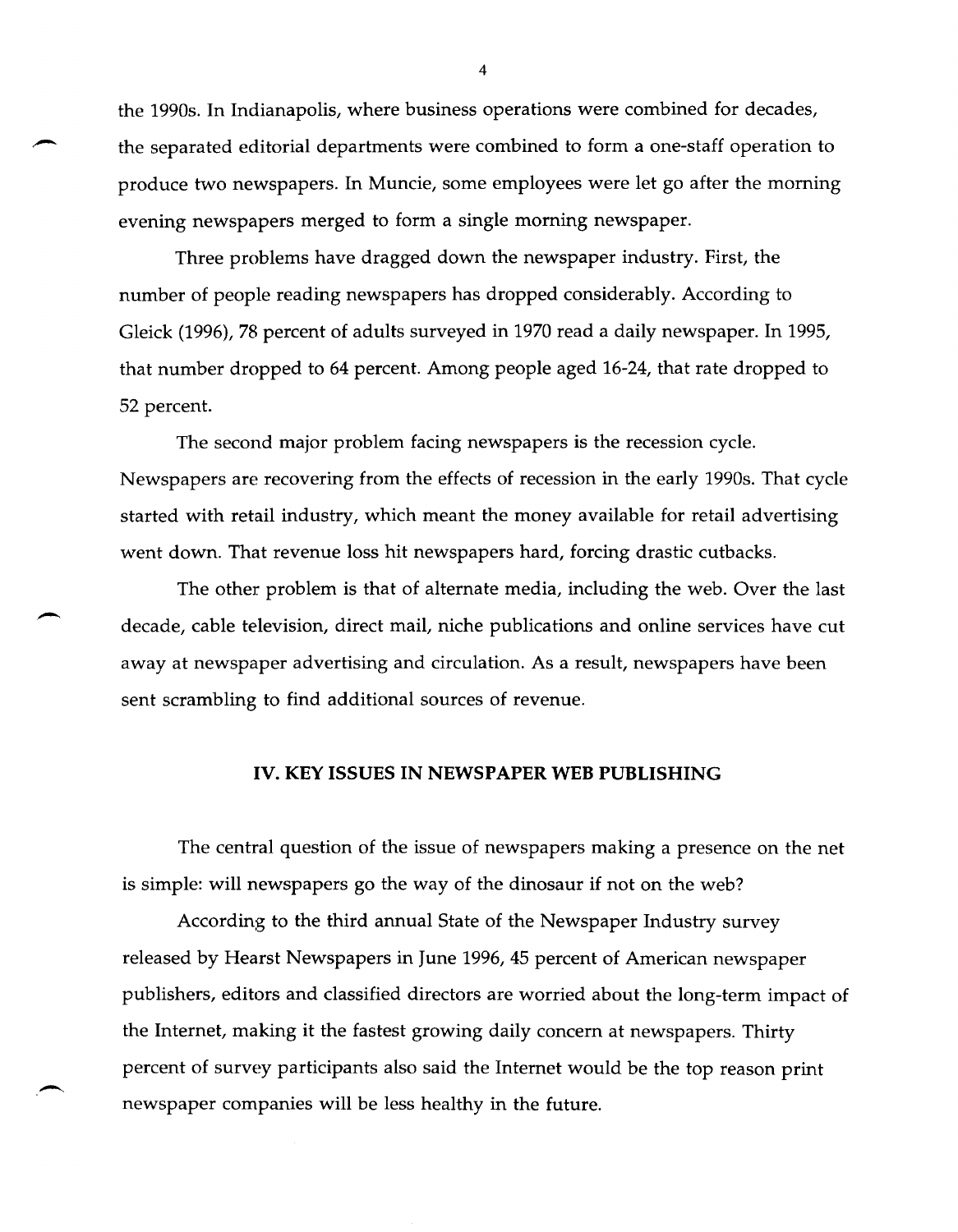However, what newspaper executives think about the possibilities existing on the web vary. While 44 percent of executives say new forms of interactive publishing can make companies more profitable, only 10 percent of those with an online presence said their service was currently profitable. One in three executives at papers starting a site said the company was doing so in order to turn a profit.

,-

-

,-

That makes the decision to go online difficult. Still, of the top 25 newspapers in the country in terms of circulation, all have a web site. But the decision to create a presence requires a lot of work in each area of the newspaper businessadvertising, classifieds, circulation and editorial.

### **Advertising**

Of the newspapers that rank in the top 25 in terms of circulation, each web site either charged subscription fees or sold advertising for its web product. While subscription fees were rare for sites (only three sites required registration, and only one  $-$  The Wall Street Journal  $-$  charged for using the site), advertising was present on every site.

While Internet advertising remains a small part of the total media advertising pie, it is the fastest-growing advertising medium in the world. Estimates place spending for web advertising at \$5 billion by the year 2000. That's compared to \$300 million in 1996 and just \$40 million in 1995 (Levins: 4i).

However, at least early on in the web advertising game, it appears smaller newspapers' sites are losing out on ad revenue to larger, national sites. According to Fenton (1997), more than 90 percent of the BOO-plus web sites run by newspapers lost money in 1996.

Some of the problems local newspapers have in drawing major advertisers to their sites, according to Thomas E. Hyland, co-chairman of Coopers & Lybrand's Media and Entertainment Group, is in logistics. Hyland said in Fenton's piece that the large pool of web sites run by newspapers makes it difficult for national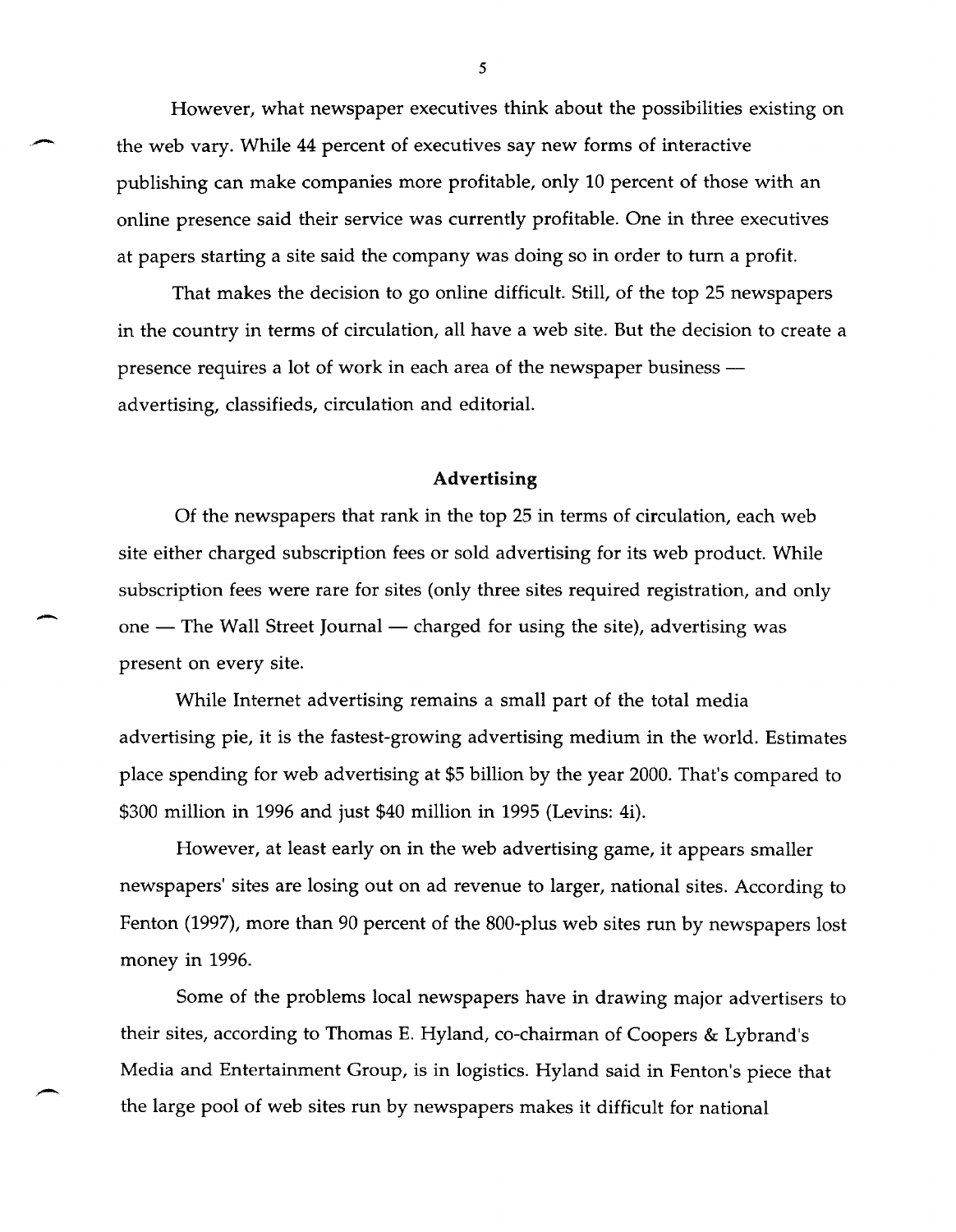advertisers to do business in specific geographical areas. Also, the local advertisers newspapers depend on for revenue might not be willing to go on-line considering the relative lack of users in the mid-1990s. (Fenton: 5i).

However, concerns with market reach might be diminished in the near future. Only 15 percent of U.s. households had Internet access in late 1996, but that number, according to a study conducted by Forrester Research, could reach 53 percent by 200l.

Forecasts of the growth of the Internet bode well for local web sites. As hits increase at local sites, local advertisers can begin to tailor ads to clients that access the local newspaper site, thus duplicating a major advertising revenue base currently found in print newspapers.

#### **Classifieds**

One area newspapers are looking at for web usage is classified advertising. A few papers already do it, and those that don't might do so should the right competitor come along.

-

-

According to the Newspaper Association of America, classified advertising accounted for \$13.7 billion in revenue for American newspapers in 1995, which was 38 percent of newspapers' total revenue stream. While the impact of classifieds on the Web is small (if any), the threat of non-newspaper companies putting classifiedtype ads on the Internet is prompting some newspapers into action. In fact, Peter Levitan, president of New Jersey Online, calls the Internet "the most significant new event we've had since someone figured out what a classified is." (Kelly: 23)

The players who are threatening to take on the newspapers' monopoly on classified advertising are such companies as Microsoft, who is developing a series of web sites classified by city. Those sites, called CityScape, will have local news and items of interest, including regionalized classified advertising. Other companies, such as America Online, Yahoo! and Lycos have similar plans.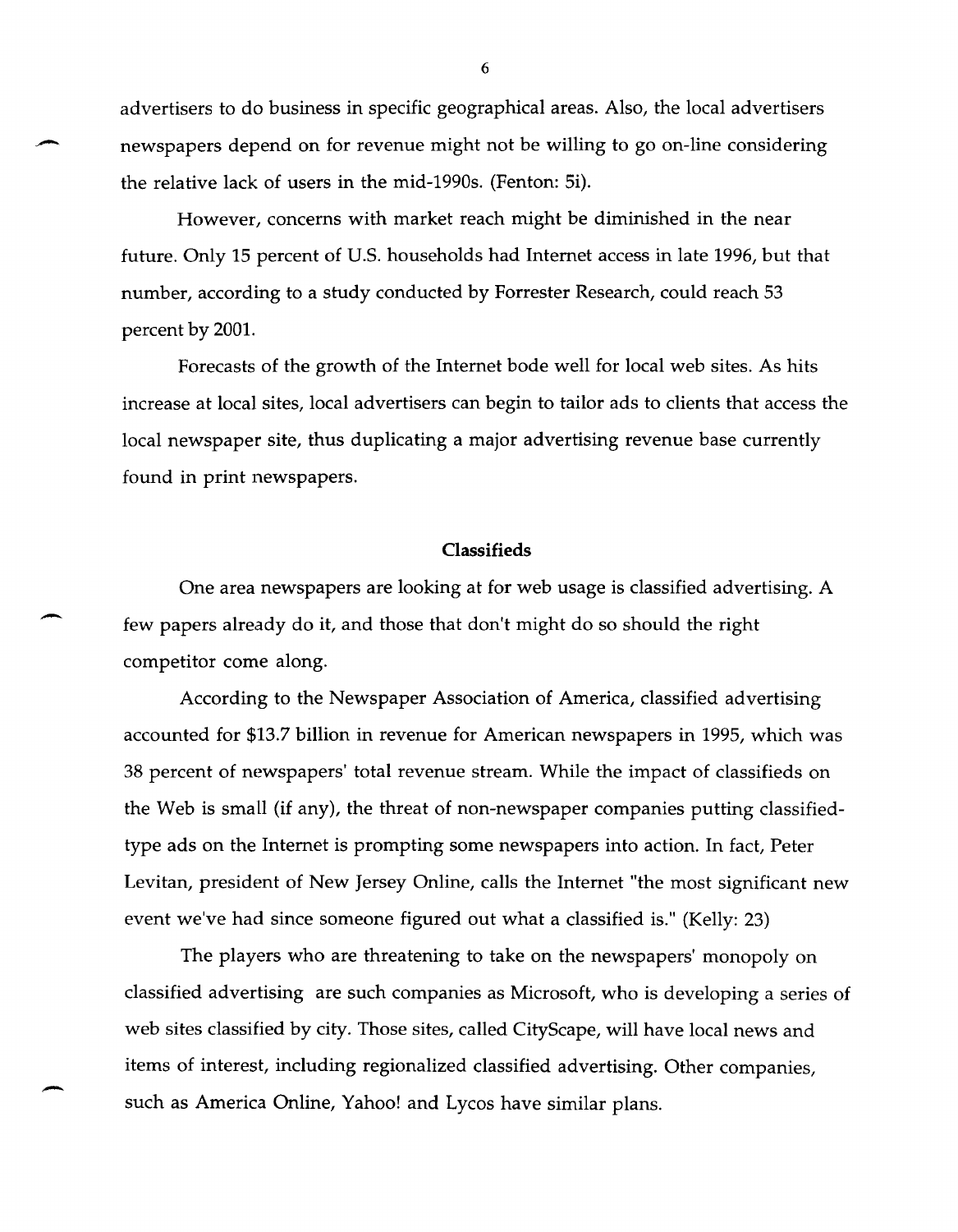In a response to planned moved by internet companies, six newspapers — The Boston Globe, Chicago Tribune, Los Angeles Times, The New York Times, San Jose Mercury News and The Washington Post - combined to launch CareerPath, a site that links the help wanted ads from those six papers. Also online are classified ads from The Newark Star Ledger, The Jersey Journal and The Trenton Times, who are posting all their ads on New Jersey Online.

-

-

-

Sites like CareerPath and New Jersey Online have two possible sources of income outside of charging web users. The first, which CareerPath uses, opens up the site for postings from other newspapers. Those newspapers that want to put their listings on the site pay for the postings. As of November 1996,23 newspapers were putting their classified advertisements on CareerPath (Kelly: 24).

The other possible means of raising revenue from classified web sites, although not widely used, is charging individuals to place the ad both online and in print. According to Kelly (1996), most papers, such as The New York Times, are placing their print classified ads on the web as a value-added benefit to placing an ad in the paper. However, the prospects for web-based classifieds from newspapers isn't all that great, according to Randy Bennett, Newspaper Association of America vice president of new media.

"I think there's some incremental revenue, but generally we're not seeing huge cash flows. It's added value and a way to protect their existing franchises." (Kelly: 27)

The other major consideration when dealing with classified advertising on the web is its usefulness to those outside of the newspaper's marketing area. While help wanted ads can be utilized by those worldwide searching for work, the prospects of selling a car on the web to someone hundreds or thousands of miles away can be prohibitive.

Lancaster Newspapers of Pennsylvania places classified ads on the Ad One database for an additional charge of \$5 a month. According to Russ Gillespie, classified ad manager for the newspapers, not many ads outside of employment and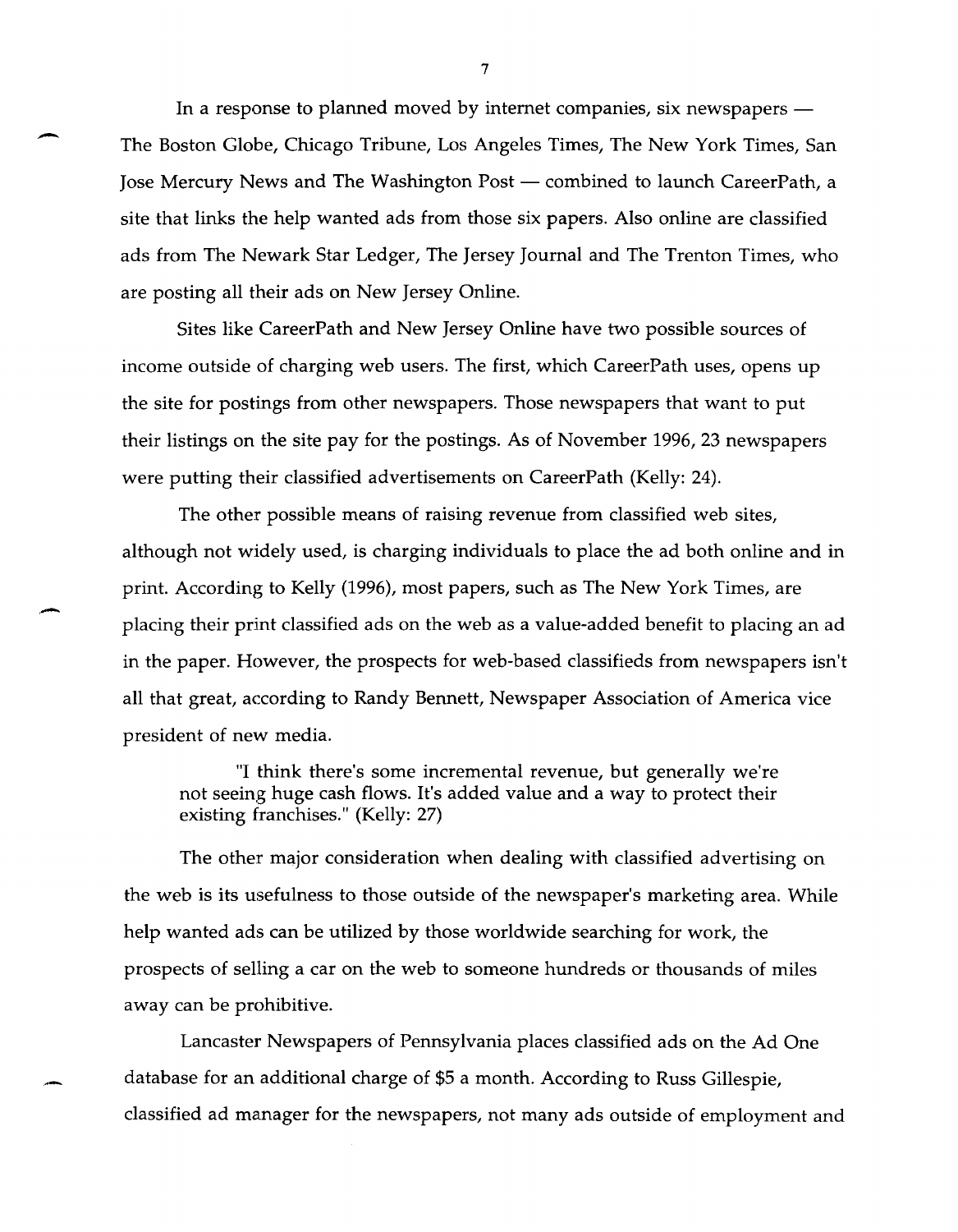real estate make the web.

-

-

-

"It absolutely makes sense for real estate and employment, but someone in France probably isn't going to be too interested in buying your old couch or a second-hand washer and dryer." (Kelly: 27)

The bottom line for classifieds on the web is rather cloudy. Certain ads, such as help wanted, can be a money-maker for newspapers as more and more employment agencies realize the potential of the web. However, most other ads, such as sale ads, won't be profitable, as distant customers won't be interested in buying common wares.

#### **Circulation**

The World Wide Web, for the most part, is a medium that doesn't charge for information. For circulation managers, that statement becomes painfully clear when they find out the limitations in raising revenue by means of subscriptions. They just can't do it. Or at least that was being said in late 1996.

In 1996, The Wall Street Journal, according to Hodges (1996), had 600,000 people registered at its web site before Labor Day. Two weeks after that holiday, that number dropped to 30,000. The reason? The Journal started charging an annual subscription fee to access the site.

However, according to Timothy Andrews, editor and executive director of enterprise products at Dow Jones, the decision to charge a subscription fee started to payoff in early 1997. In a panel discussion held at Ball State University in March 1997, he claimed the WSJ site was drawing some 100,000 paying customers.

Andrews' claim defies a trend cited in late 1996. According to a study done by Forrester Research, few web sites will break even by the turn of the century. Of those that do turn a profit, some 90 percent of revenue will come from advertising. Only about six percent will come from subscriptions.

Although some information might be worthy of a subscription price for its unique qualities, charging for that information might be more trouble than it's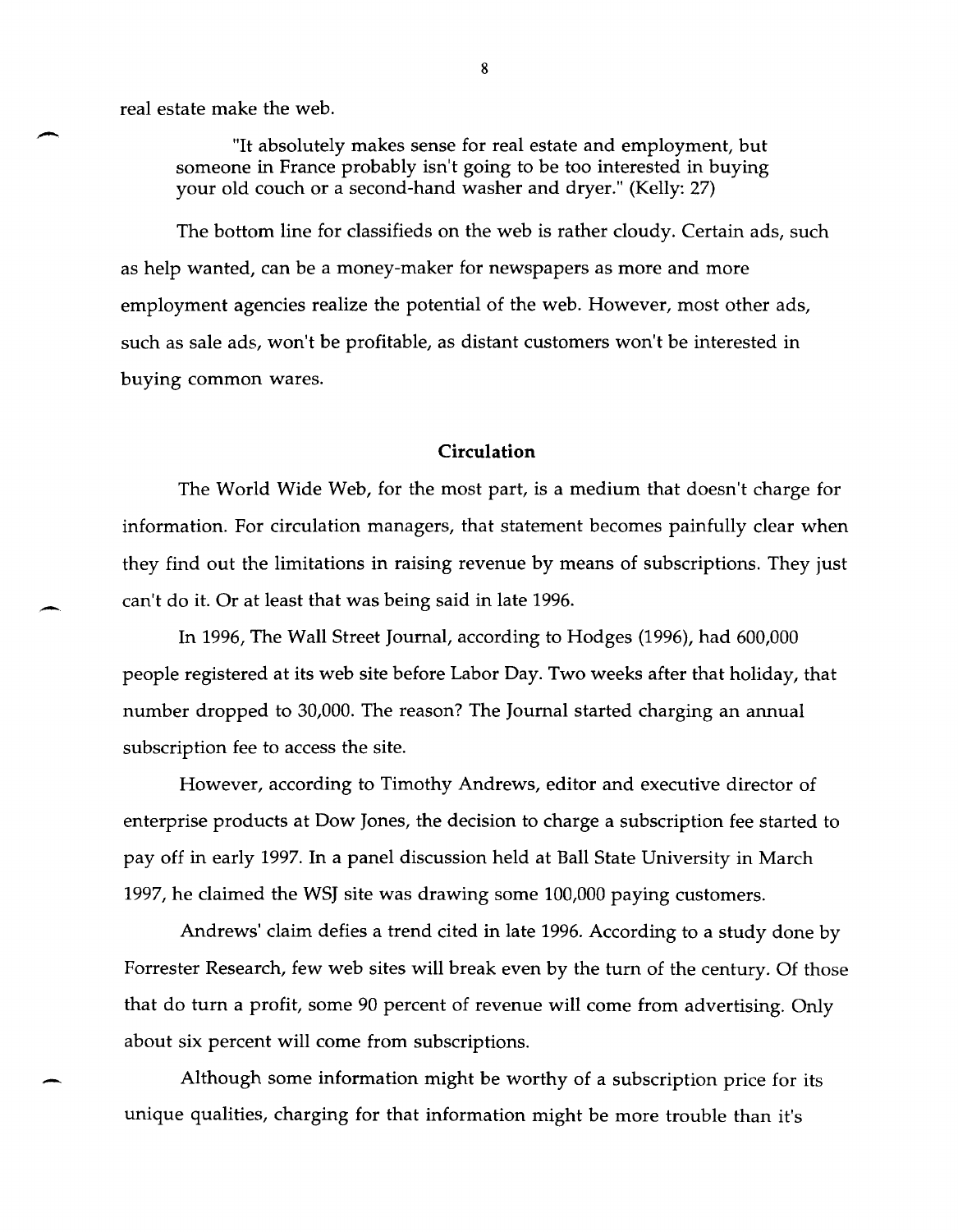worth. Hodges (1996) cites the nature of the medium, small audience and costs of emerging technology as reasons to forego charging subscriptions.

-

 $\overline{\phantom{0}}$ 

-

Those markets that do charge subscriptions, such as ESPN's SportsZone site, have found a combination of free information and low-charge premium bits to be a compromise to the extremes of full-blown subscriptions and a no-charge site. Such sites provide basic news for free while charging around \$5 a month for expanded coverage, such as columns and audio clips. While ESPN won't comment on the level of success of its site, the idea set a standard for other sites to follow should an organization decide to charge for information.

Meanwhile, Andrews said the idea of charging for access to a news site will payoff as customers begin to sort out sites and settle in on a few favorites. He said customers will tend to see sites that charge as more reliable in terms of news coverage than free sites.

"We're making a lot of different decisions than a lot of other publishers that you see on the web," Andrews said in the panel discussion. "We believe that content matters, and we believe that people will be willing to pay for content.

"You can charge on the web for content that is of value for people that are subscribing. "

Early on, however, the idea of charging readers for information found on the web, in an age of mostly no-charge sites, seems to be an idea that only turns away readers. For newspapers to turn a profit on its web site alone, advertising would be the better revenue source.

## **Editorial**

Nationally, there appear to be three trends to what is included on newspaper web sites in terms of editorial content. While some newspapers offer web-specific stories, and while more have open forums and other bits of information on their sites, many smaller newspapers are merely repackaging their newsprint content for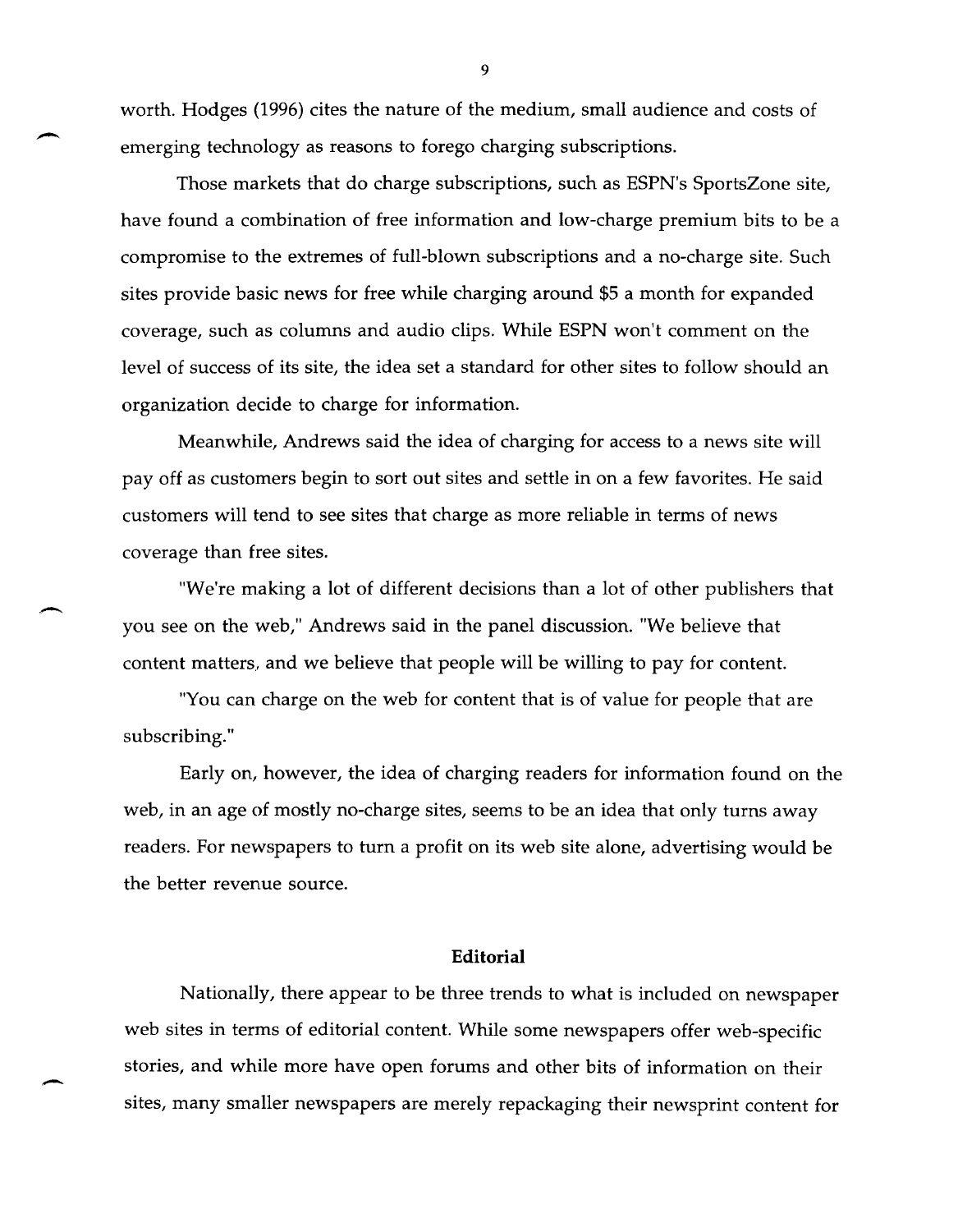web publication.

Larger sites, which tend to have more manpower resources, tend to have more in the way of original content. They are updated more frequently than once a day, offer special stories and offer other special items of interest.

In constructing The Wall Street Journal's site, Andrews said the major factor in maintaining a profitable site was fresh news and information. "[The WSJ site] is not merely a repurposing of the print newspaper. It is a living, breathing product. It has a separate editorial staff. We have 30 people who are specifically pulling from Dow Jones editorial resources worldwide."

Specifically, the WSJ site offers constant news and stock quote updates, webspecific features and other financial information from 75 bureaus worldwide. Also, the WSJ makes its archives available for database searches.

Andrews cites four advantages to electronic publication. They are:

- $\bullet$  timeliness  $-$  instant updates
- easier to use

-

-

- 24-hour access to information
- ability to search documents faster

Of those points, the one that is most critical is the issue of timeliness. With thousands of web sites potentially putting up information at any time, the era of the single-deadline writer could be dwindling, especially if the web boom continues.

Tony Majeri, the Chicago Tribune's senior editor for web development, has one simple phrase to describe the worthiness of newspaper web sites.

"Content is king, bottom line."

Majeri, who also spoke at the Ball State panel discussion, said his involvement with the web brewed from an interest in taking part in a new form of storytelling. That form, in its ultimate version, would involve more than text: video and voice now become players in the newspaper industry the advent of the web.

"We don't need good technicians," Majeri said. "We don't need particularly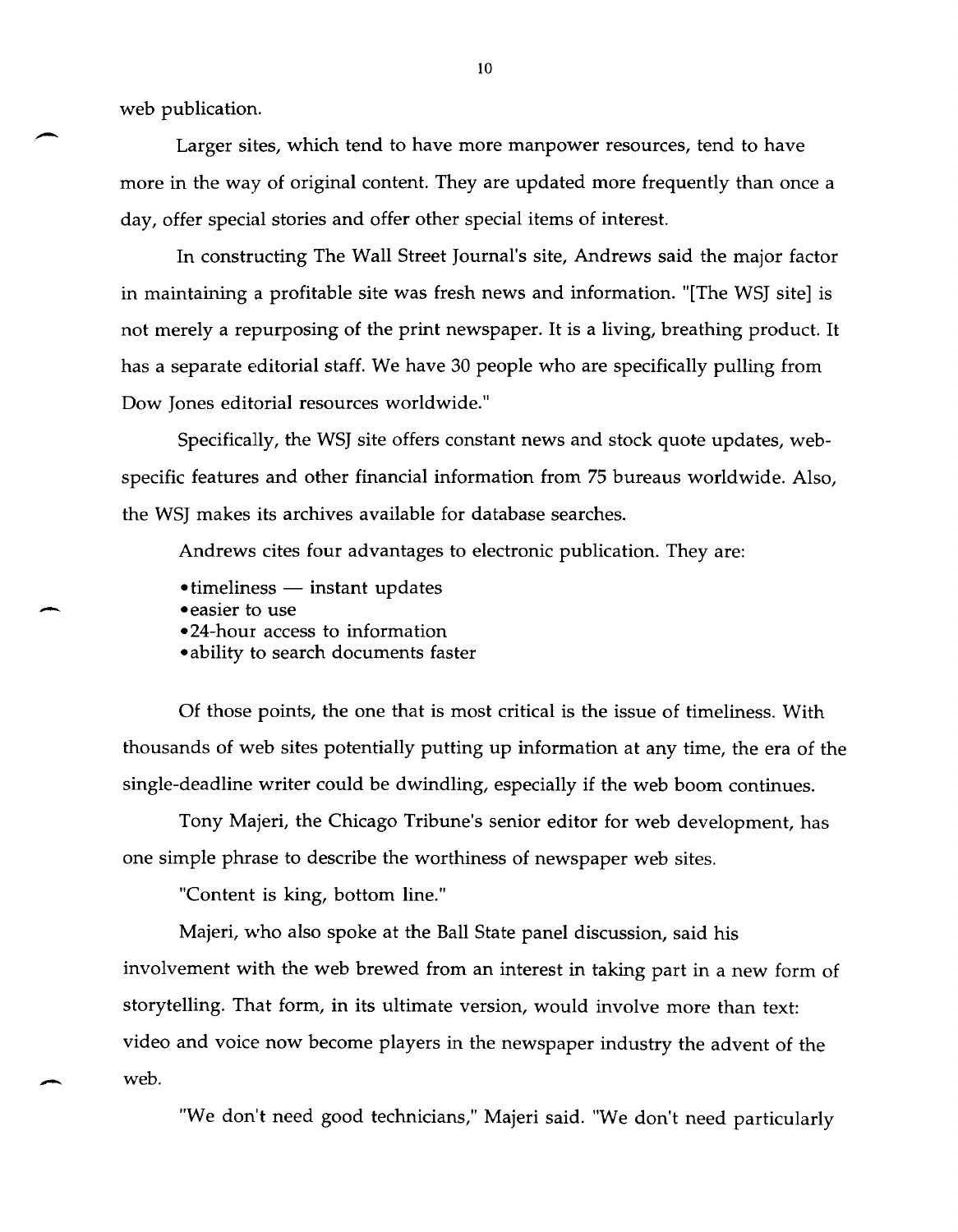good camera people. What we need are people to tell stories ... journalists that are able to understand the use of sight and sound and motion and the ability to create an interactive channel with those things."

.-

.... ~.

-

At the Tribune's site, content from the printed paper, both text and photo, is reposted. However, the paper, according to Majeri, is experimenting with other forms of reporting, including television and the use of video and audio on its site. Also, the paper has created "virtual communities," or sites tailored to different neighborhoods or suburbs of Chicago.

With the help of the media lab at the Massachusetts Institute of Technology, Majeri and the Tribune are crafting a web site that merges the various technologies with present journalistic tools to tell "powerful" stories.

Of the 25 largest newspapers in the United States, the vast majority have developed material for their web sites that go beyond the printed paper. The most common addition to stories was information about area events and organizations, as well as general community information. Papers also provided search mechanisms, although some charged for archival service. Some  $-$  including the Cleveland Plain Dealer site  $-$  ran forums on selected topics that ran in the online version only. Only the New York Post failed to venture beyond story reposts.

While larger papers are developing diverse web sites, other papers with smaller budgets and staffs find themselves merely reposting stories from that day's paper — or not making an online presence at all. Such is the case with the vast majority of newspapers in Indiana.

## **V. THE HOOSIER STATE: WHAT'S HAPPENING?**

Of the 70 daily newspapers in Indiana, only 26 maintained web sites as of February, 1997, according to a Newspaper Association of America listing. Of those, only one - The Indianapolis Star-News site - appeared to make changes to its site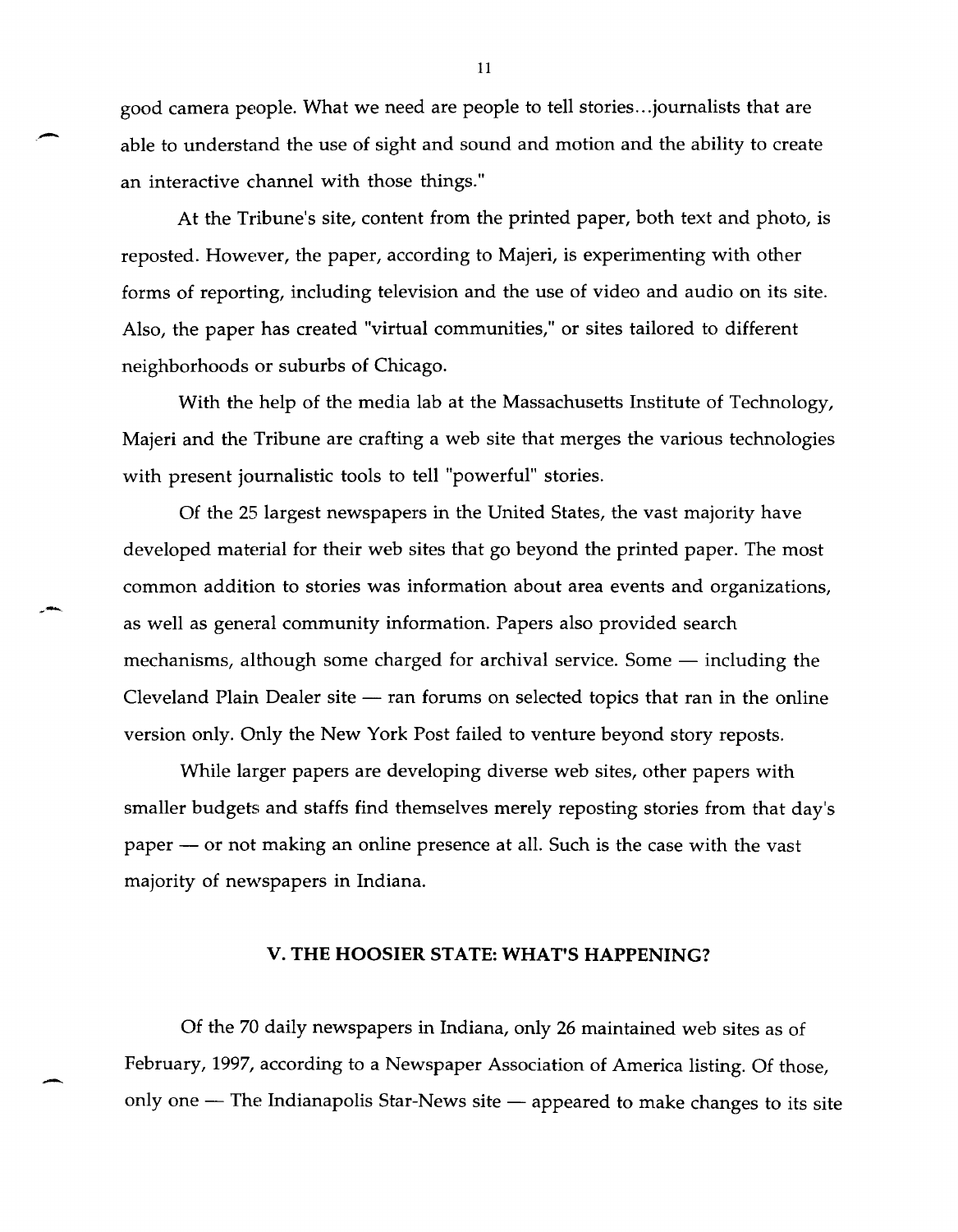more than once a day.

-

-

If anything, web sites run by newspapers were tied to promotions run by local Internet Service Providers. Newspapers in Anderson, Fort Wayne, Indianapolis and Muncie all had advertisements for local service providers tied into their sites.

Meanwhile, some of the smaller papers on the web, such as the New Castle Courier-Times and the Wabash Plain Dealer, featured layouts nearly identical to each other. Since both papers are owned by a common company (Nixon Newspapers), it is assumed that newspaper headquarters provided its subsidiary newspapers a common form to follow in web format.

No newspaper in Indiana has chosen to charge for access to web publications, although advertising is starting to make a presence on individual sites. Display ads, similar to those found at larger sites, are making a presence at the Indianapolis, Fort Wayne and Evansville sites. Classified ads, meanwhile, are finding a more diverse audience among smaller newspapers, namely in the form of reposts from the print version.

Information on web use, such as the number of "hits" per day at sites, was unavailable.

## **VI. CONCLUSIONS**

There seems to be a dichotomy forming between large and small newspapers in terms of web presence. Larger newspapers, those with more readers and creative resources, seem to be taking advantage of the web through the availability of national advertising dollars. Small newspapers, with little or no ad revenue available, either avoid the web entirely or simply repost news from the printed version with little additional information.

As far as the necessity of a presence on the Internet, the positives outweigh the negatives. Although papers, especially smaller ones, won't see much of a profit margin, the ability to access information from a remote computer will help broaden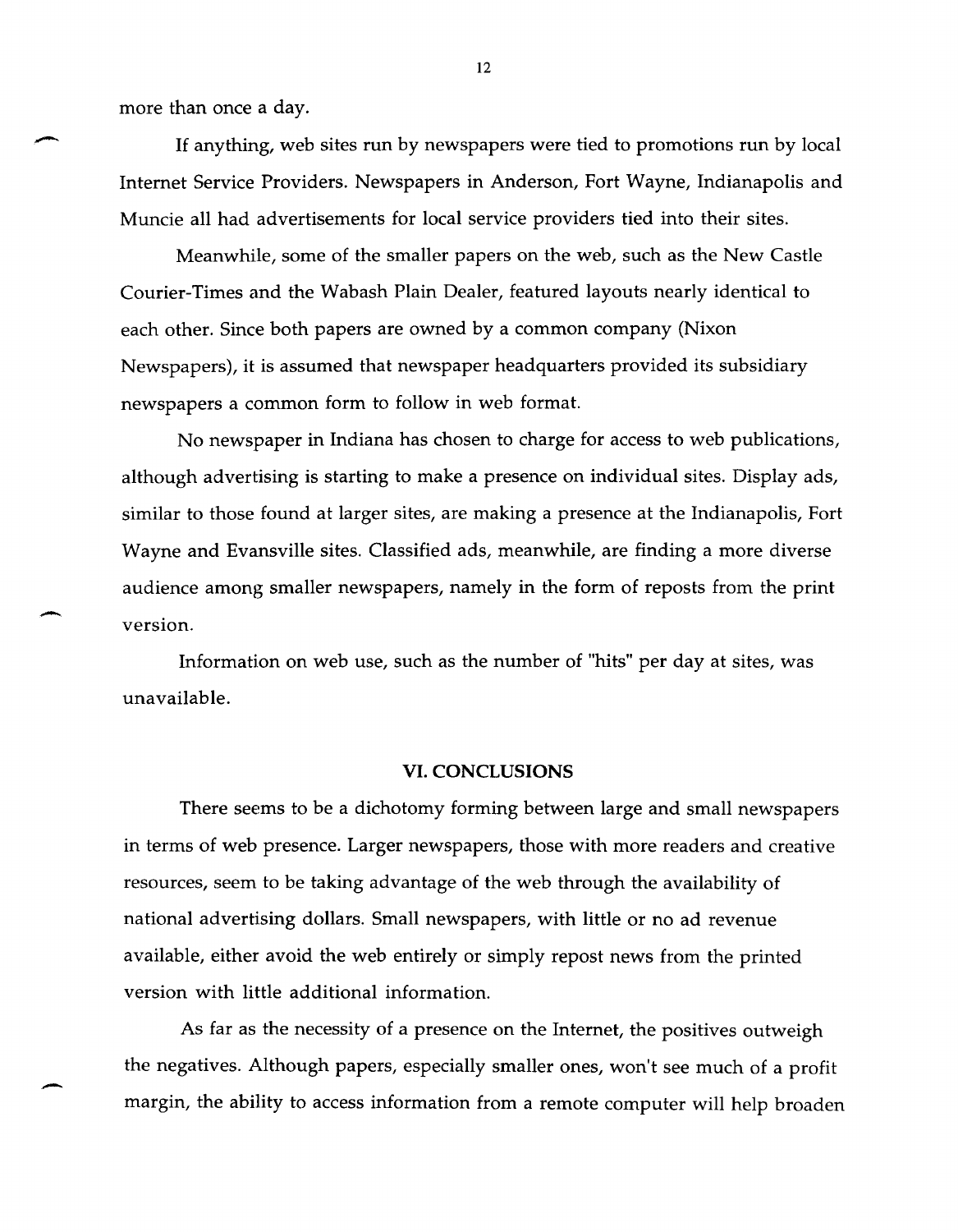a paper's readership base, as well as form a new market for advertisers.

Meanwhile, as customers seek out reliable sources of information, the idea of charging subscription fees for sites will become a prominent issue. While Andrews makes a credible point about a sense of reliability at sites that charge, there is no guarantee as to whether people will use that idea when it comes to news judgment. With the tremendous amount of sources available, people can easily find another news site once an area becomes restricted to fee-paying users.

As for the newspaper industry itself, there will always be a market for the printed product. While profit margins might fall, people will always buy a printed paper to read during the morning commute, over breakfast or lunch at a restaurant, or even while using the bathroom. Also, there will be people who prefer newsprint over the computer terminal, as well as people who cannot afford the technology or are reluctant to use computers. As long as newspapers remain inexpensive to the consumer, people will buy the printed product.

To sum up the issue of the worthiness of newspapers and their involvement on the World Wide Web, the opportunities for expanded revenue, readership and expanded means of storytelling are well worth considering. While profit margins, especially at smaller papers, might not prove to be a bonanza early, a web presence can help newspapers make the transition to the 21st century.

-

-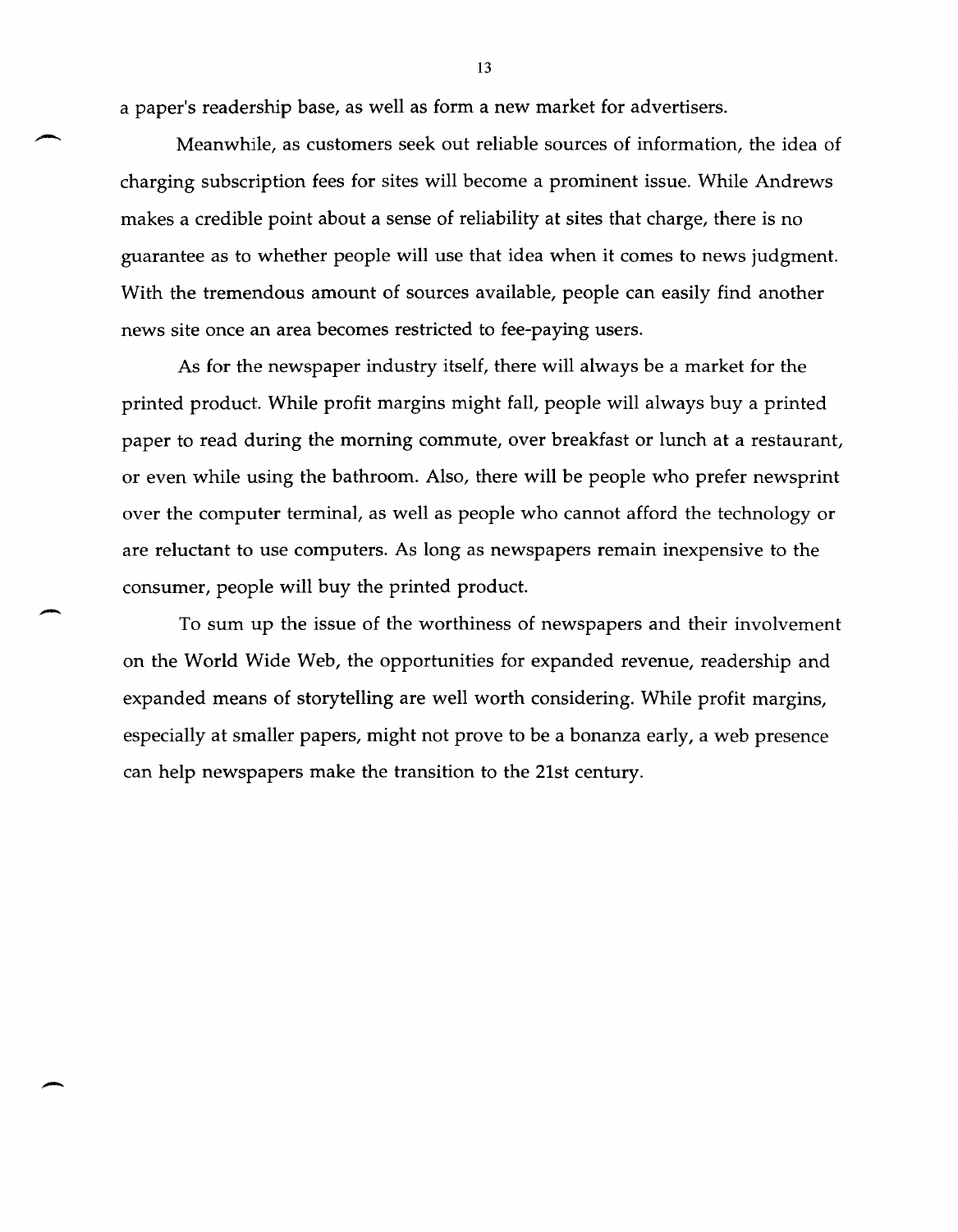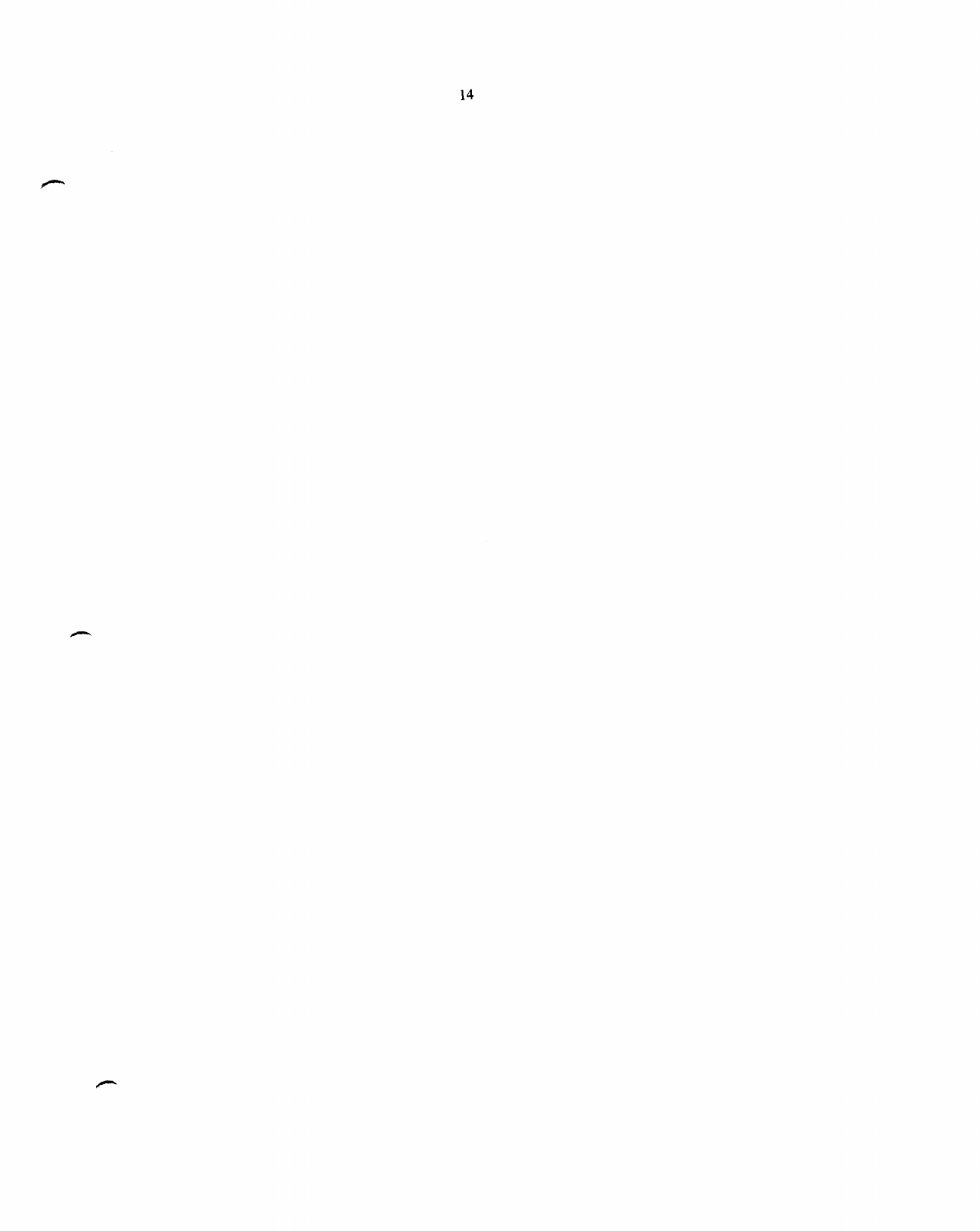# **Appendix 1: Web sites among the USA's top 25 newspapers**

| <u>paper</u>                  | circ    | site                           |
|-------------------------------|---------|--------------------------------|
| <b>Wall Street Journal</b>    | 1763140 | http://www.wsj.com             |
| <b>USA Today</b>              | 1523610 | http://www.usatoday.com        |
| <b>New York Times</b>         | 1081541 | http://www.nytimes.com         |
| Los Angeles Times             | 1012189 | http://www.latimes.com         |
| <b>Washington Post</b>        | 793660  | http://www.washingtonpost.com  |
| New York Daily News           | 738091  | http://www.mostnewyork.com     |
| Chicago Tribune               | 684366  | http://www.chicago.tribune.com |
| Long Island Newsday           | 634627  | http://www.newsday.com         |
| <b>Houston Chronicle</b>      | 541478  | http://www.chron.com           |
| <b>Detroit Free Press</b>     | 531825  | http://www.freep.com           |
| <b>Dallas Morning News</b>    | 500358  | http://www.dallasnews.com      |
| <b>Boston Globe</b>           | 498853  | http://www.boston.com          |
| San Francisco Chronicle       | 489238  | http://www.sfgate.com          |
| Chicago Sun-Times             | 488405  | http://www.suntimes.com        |
| Philadelphia Inquirer         | 469398  | http://www.phillynews.com      |
| Newark Star-Ledger            | 436634  | http://www.nj.com              |
| <b>New York Post</b>          | 413705  | http://www.nypostonline.com/   |
| <b>Cleveland Plain Dealer</b> | 396773  | http://www.cleveland.com/      |
| Minneapolis Star Tribune      | 389865  | http://www.startribune.com/    |
| Miami Herald                  | 383212  | http://www.herald.com/         |
| San Diego Union-Tribune       | 379705  | http://www.uniontrib.com/      |
| Arizona Republic              | 365979  | http://www.azcentral.com/      |
| <b>Detroit News</b>           | 354403  | http://detnews.com/            |
| St. Petersburg Times          | 349874  | http://www.sptimes.com         |
| <b>Orange County Register</b> | 349874  | http://www.ocregister.com      |

sources: The 1997 World Alamnac and Book of Facts, Newspaper Assn. of America

-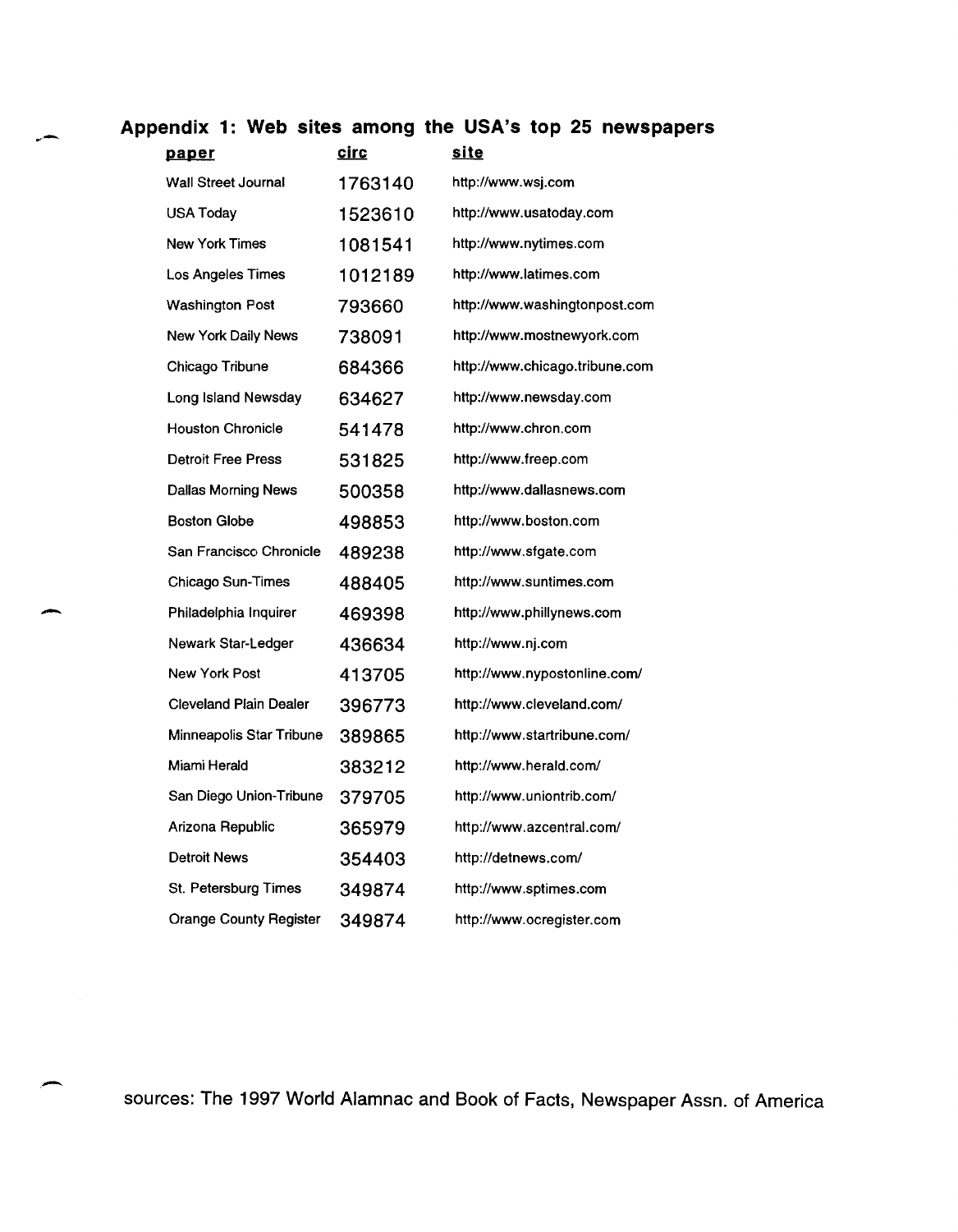# **Appendix 2: Indiana newspapers on the World Wide Web**

| <u>newspaper</u>                     | daily circ. | web site                                        |
|--------------------------------------|-------------|-------------------------------------------------|
| <b>Anderson Herald Bulletin</b>      | 32369       | http://www.indol.com/tp.html                    |
| <b>Auburn Evening Star</b>           | 8257        | none                                            |
| <b>Bedford Times-Mail</b>            | 14690       | www.tmnews.com/                                 |
| <b>Knox County Daily News</b>        | 2416        | none                                            |
| <b>Bloomfield Evening World</b>      | 3478        | none                                            |
| <b>Bloomington Herald-Times</b>      | 30464       | none                                            |
| <b>Bluffton News-Banner</b>          | 4995        | none                                            |
| The Brazil Times                     | 5315        | www.nixonnews.com/news_ex/                      |
| <b>Chesterton Tribune</b>            | 4855        | none                                            |
| The Daily Clintonian                 | 5448        | none                                            |
| Columbia City Post & Mail            | 4035        | none                                            |
| <b>Columbus Republic</b>             | 21679       | none                                            |
| <b>Connersville News-Examiner</b>    | 9187        | none                                            |
| <b>Crawfordsville Journal Review</b> | 11401       | none                                            |
| <b>Decatur Daily Democrat</b>        | 5927        | http://www.decaturnet.com/paper/index.html      |
| <b>Elkhart Truth</b>                 | 27338       | none                                            |
| <b>Elwood Call-Leader</b>            | 3679        | none                                            |
| <b>Evansville Courier</b>            | 75000       | http://www.evansville.net/newsweb/              |
| Fort Wayne Journal-Gazette           | 62889       | http://www.fortwayne.com/jg                     |
| Fort Wayne News-Sentinel             | 53144       | http://www.fortwayne.com/ns                     |
| <b>Frankfort Times</b>               | 7608        | http://www.nixonnews.com/ftimes                 |
| Franklin Daily Journal               | 17158       | none                                            |
| Gary Post-Tribune                    | 71113       | none                                            |
| <b>Goshen News</b>                   | 16450       | http://www.goshennews.com                       |
| Greencastle Banner-Graphic           | 6040        | none                                            |
| <b>Greenfield Daily Reporter</b>     | 8892        | http://www.iquest.net/~brodt/greenreporter.html |
| <b>Greensburg Daily News</b>         | 6386        | none                                            |
| <b>Hartford City News-Times</b>      | 2210        | none                                            |
| Huntington Herald-Press              | 7893        | none                                            |

Source: Newspaper Association of America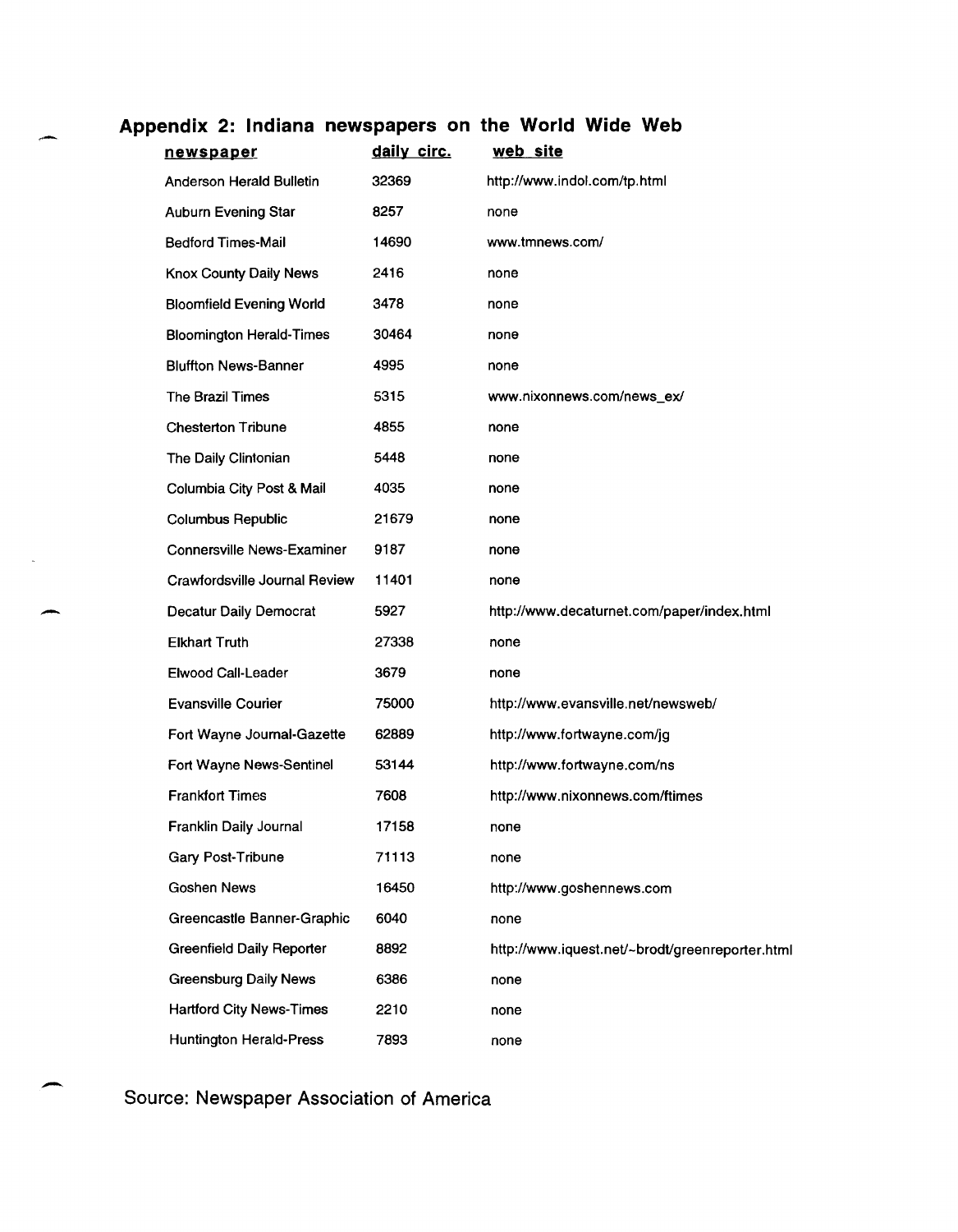| <u>newspaper</u>                | daily circ. | web site                                   |
|---------------------------------|-------------|--------------------------------------------|
| Indianapolis Star-News          | 231423      | http://www.starnews.com                    |
| Jasper Herald                   | 12763       | none                                       |
| Jeffersonville Evening News     | 12252       | none                                       |
| Kendalville News-Sun            | 8190        | http://www.noblecan.org/~kpc               |
| Kokomo Tribune                  | 27111       | http://members.aol.com/ktonline/index.html |
| Lafayette Journal and Courier   | 37993       | http://www.jconline.com/                   |
| LaPorte Herald-Argus            | 13252       | none                                       |
| Lebanon Reporter                | 7132        | none                                       |
| Linton Daily Citizen            | 4664        | none                                       |
| Logansport Pharos-Tribune       | 13708       | none                                       |
| <b>Madison Courier</b>          | 9701        | none                                       |
| <b>Marion Chronicle-Tribune</b> | 20610       | none                                       |
| Martinsville Daily Reporter     | 8301        | none                                       |
| Michigan City News-Dispatch     | 14197       | http://www.nixonnews.com/news_dispatch     |
| Monticello Herald Journal       | 5995        | none                                       |
| <b>Muncie Star Press</b>        | 36500       | http://www.thestarpress.com                |
| <b>Munster Times</b>            | 67911       | http://www.calumet.com/newsA.html          |
| New Albany Tribune              | 11813       | http://www.tribnews.com                    |
| <b>New Castle Courier-Times</b> | 12206       | http://www.nixonnews.com/ctimes/           |
| Noblesville Daily Ledger        | 9322        | none                                       |
| Peru Tribune                    | 7200        | http://www.nixonnews.com/ptrib/            |
| <b>Plymouth Pilot-News</b>      | 7120        | none                                       |
| Portland Commercial-Review      | 4889        | none                                       |
| <b>Princeton Daily Clarion</b>  | 6182        | http://www.pclarion.com                    |
| Rensselaer Republican           | 3620        | none                                       |
| Richmond Palladium-Item         | 19782       | none                                       |
| <b>Rochester Sentinel</b>       | 4744        | none                                       |
| Rushville Republican            | 4150        | none                                       |
| <b>Seymour Daily Tribune</b>    | 9479        | none                                       |

# **Appendix 2: Indiana newspapers on the World Wide Web**

Source: Newspaper Association of America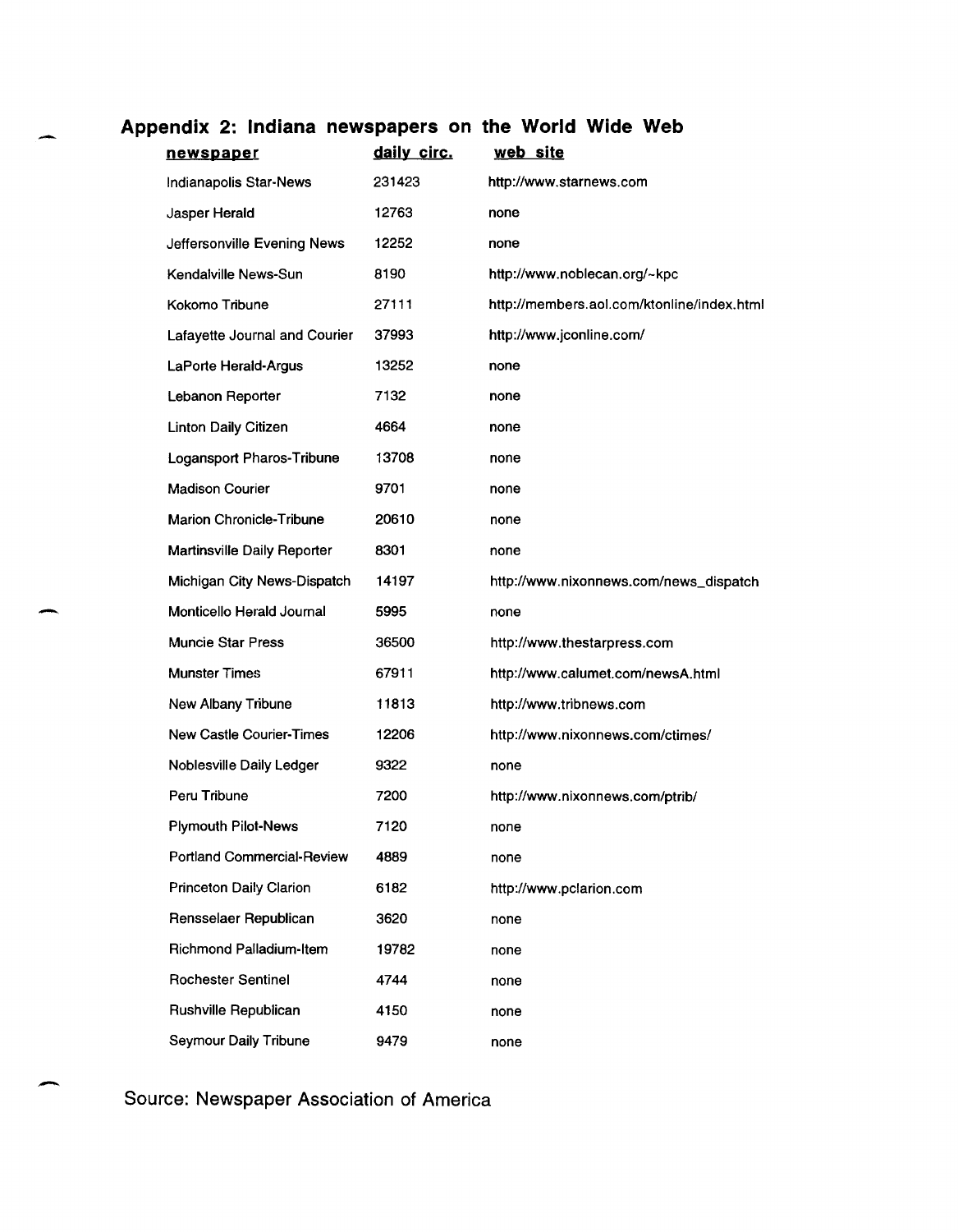# Appendix 2: Indiana newspapers on the World Wide Web

| <u>newspaper</u>                | daily circ. | <u>web site</u>                       |
|---------------------------------|-------------|---------------------------------------|
| <b>Shelbyville News</b>         | 11420       | http://www.shelbynews.com             |
| South Bend Tribune              | 86872       | http://www.sbtinfo.com                |
| Spencer Evening World           | 3570        | none                                  |
| <b>Sullivan Daily Times</b>     | 4721        | none                                  |
| Terre Haute Tribune-Star        | 34906       | http://www.tribstar.com               |
| <b>Tipton County Tribune</b>    | 2730        | none                                  |
| Valparaiso Vidette-Messenger    | 15415       | none                                  |
| <b>Vincennes Sun-Commercial</b> | 14047       | none                                  |
| Wabash Plain Dealer             | 6987        | http://www.communinet.org/nixonnews   |
| <b>Warsaw Times-Union</b>       | 12844       | http://www.timeswrsw.com/HOMEPAGE.HTM |
| <b>Washington Times-Herald</b>  | 10047       | none                                  |
| <b>Winchester News-Gazette</b>  | 4280        | none                                  |

Source: Newspaper Association of America

-